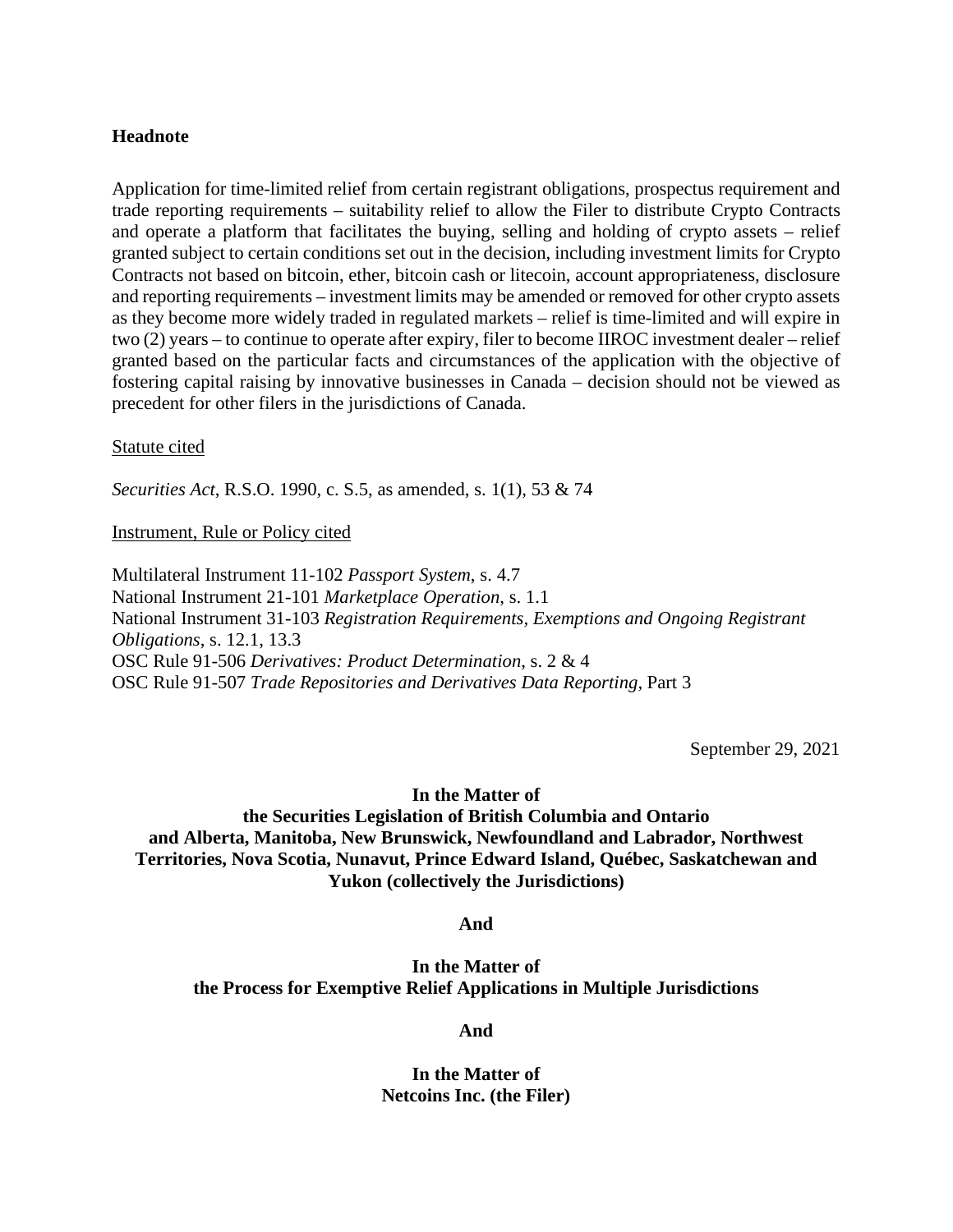# **Decision**

# **Background**

¶ 1 As set out in CSA Staff Notice 21-327 *Guidance on the Application of Securities Legislation to Entities Facilitating the Trading of Crypto Assets* (**CSA SN 21-327**), securities and derivatives legislation may apply to persons or companies that are in the business of trading contracts or instruments that have an underlying interest in assets that are frequently referred to as crypto assets such as Bitcoin, Ether, and anything commonly considered a crypto asset, digital or virtual currency, or digital or virtual token that are not themselves securities or derivatives (**Crypto Assets**) because these contracts or instruments (**Crypto Contracts**) satisfy the definition of a security or a derivative as defined by the securities legislation of the Jurisdictions.

To foster innovation and respond to novel circumstances, the CSA has considered an interim, time limited, regulatory framework that would allow persons or companies that are trading Crypto Contracts to operate within a regulated environment, with regulatory requirements tailored to the person or company's operations, as appropriate. The overall goal of the regulatory framework is to strike a balance between being flexible to facilitate innovation in the Canadian capital markets, while upholding the regulatory mandate of promoting investor protection and fair and efficient capital markets.

The Filer has made an application to the CSA Regulatory Sandbox, an initiative of the CSA to support fintech businesses seeking to offer innovative products, services and applications in Canada. It allows firms to test their products, services and applications throughout the Canadian market under a flexible process and on a time-limited basis.

The Filer currently operates a platform that permits clients, including clients residing in Canada, to enter into a Crypto Contract, with the Filer, that results in the client obtaining an interest in relation to a Crypto Asset or divesting such rights. The Filer filed an application to be registered, for an interim period, in the category of restricted dealer and an application to be exempted from certain requirements under applicable securities legislation, while it transitions to a final regulatory framework.

# **Requested Relief**

- ¶ 2 The securities regulatory authority or regulator in British Columbia and Ontario (**Dual Exemption Decision Makers**) have received an application from the Filer for a decision under the securities legislation of those jurisdictions (the **Legislation**) for a decision exempting the Filer from:
	- A. the prospectus requirements under the securities legislation of British Columbia and Ontario in respect of the Filer entering into Crypto Contracts with clients (the **Prospectus Relief**);
	- B. the requirement in subsection 12.10(2) of National Instrument 31-103 *Registration Requirements, Exemptions and Ongoing Registrant Obligations* (**NI 31-103**) to deliver annual audited financial statements to the regulator and the requirement in section 13.3 of NI 31-103 to take reasonable steps to ensure that, before it makes a recommendation to or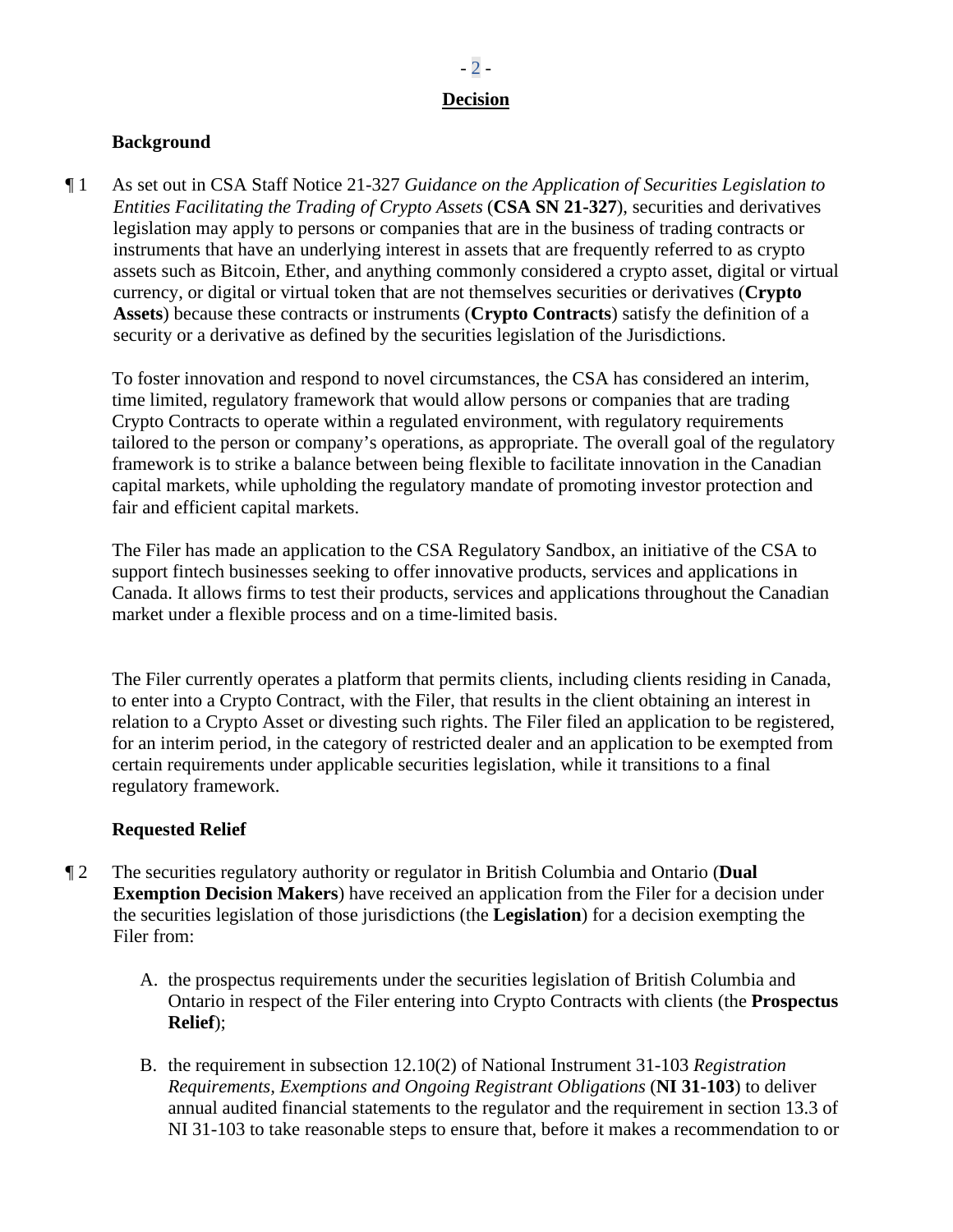accepts instructions from a client to buy or sell a security, the purchase or sale is suitable for the client (the **Registrant Obligations Relief**);

## **AND**

The securities regulatory authority or regulator in each of the Jurisdictions has received an application from the Filer for a decision under the securities legislation of the Jurisdictions (the **Legislation**), exempting the Filer from certain reporting requirements under the Local Trade Reporting Rules (as defined in Appendix A) (the **Trade Reporting Relief**).

Together, the Prospectus Relief, the Registrant Obligations Relief and the Trade Reporting Relief, are referred to as the **Requested Relief**.

Under the Process for Exemptive Relief Applications in Multiple Jurisdictions (for a hybrid application):

- (a) the British Columbia Securities Commission is the principal regulator for this Application (the **Principal Regulator**),
- (b) the decision is the decision of the Principal Regulator and the decision evidences the decision of the securities regulatory authority or regulator in Ontario,
- (c) in respect of the Prospectus Relief and the Registrant Obligations Relief, the Filer has provided notice that, in the Jurisdictions where required, subsection 4.7(1) of Multilateral Instrument 11-102 *Passport System* (**MI 11-102**) is intended to be relied upon in each of the other provinces and territories of Canada (the **Non-Principal Jurisdictions**), and
- (d) the decision in respect of the Trade Reporting Relief is the decision of the Principal Regulator and evidences the decision of each securities authority or regulator and in each of the other Jurisdictions referred to in Appendix A (together with the Principal Regulator, the **Coordinated Review Decision Makers**).

This decision (the **Decision**) has been tailored for the specific facts and circumstances of the Filer, and the securities regulatory authority or regulator in the Jurisdictions or in any other jurisdiction will not consider this Decision as constituting a precedent for other filers, whether in the Jurisdictions or in any other jurisdiction.

#### **Interpretation**

¶ 3 Terms defined in MI 11-102 and National Instrument 14-101 *Definitions* have the same meaning if used in this Decision, unless otherwise defined.

#### **Representations**

This Decision is based on the following facts represented by the Filer: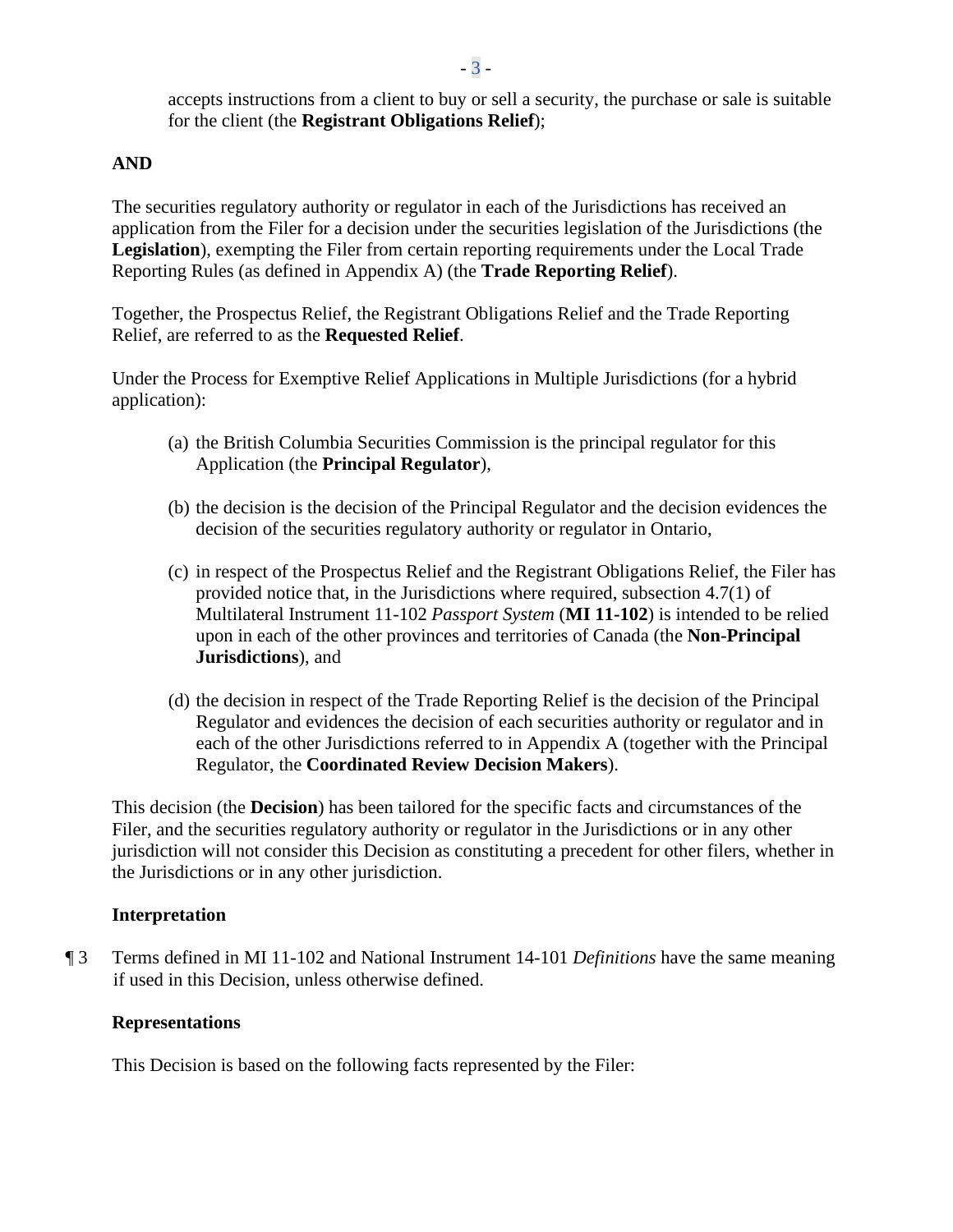# *The Filer*

- 1. The Filer is a corporation incorporated under the laws of British Columbia, with a head office in Vancouver, British Columbia.
- 2. The Filer is an indirect wholly owned subsidiary of BIGG Digital Assets Inc. (formerly BIG Blockchain Intelligence Group Inc.) (**BIGG**). The securities of BIGG are publicly traded on the Canadian Securities Exchange, the OTCQX and the Frankfurt Stock Exchange.
- 3. Concurrent with the application for this Decision, the Filer is seeking registration in the Jurisdictions as a dealer in the category of restricted dealer.
- 4. The Filer's personnel consists, and will consist, of software engineers, executives and compliance professionals who each have experience operating in a regulated financial services environment and expertise in blockchain technology. All of the Filer's personnel have passed criminal records and credit checks, and new personnel will be hired after they pass criminal records and credit checks.
- 5. The Filer has adopted a business continuity plan designed to ensure the uninterrupted availability of the resources required to support its essential and critical business activities.
- 6. The Filer will not be a member firm of the Canadian Investor Protection Fund (**CIPF**). The Filer will retain the services of an independent third-party to hold Crypto Assets that satisfy the Filer's obligations under Crypto Contracts. The Crypto Assets "custodied" with the third party will not qualify for CIPF coverage. The Risk Statement (defined in paragraph 27 of the Representations, below) will include disclosure that there will be no CIPF coverage for the Crypto Assets.
- 7. Although the Filer does not currently prepare non-consolidated audited financial statements for its business, the financial statements of the Filer are consolidated with the audited financial statements of BIGG, the Filer's indirect parent. The Filer anticipates that it will be able to provide audited financial statements in compliance with subsection 12.10(2) for its 2021-22 fiscal year. During the period of this relief, the Filer will deliver to the Principal Regulator both the annual unaudited non-consolidated financial statements of the Filer and the annual audited financial statements of BIGG.
- 8. Neither the Filer nor BIGG is in default of securities legislation of any of the Jurisdictions, except in respect of the Filer's trading of Crypto Contracts prior to the date of this Decision.

## *The Platform*

- 9. The Filer operates a proprietary and fully automated internet-based platform (the **Platform**) that enables clients to enter into Crypto Contracts with the Filer that have, as their underlying interest, crypto assets, been accepted for trading on the Platform in accordance with the Filer's written policies and procedures.
- 10. The Platform will establish and apply policies and procedures to conduct an assessment of each Crypto Assets that underlies a Crypto Contract that the Platform trades. The assessment will be sufficient to allow the Platform to identify material risks to its clients relating to the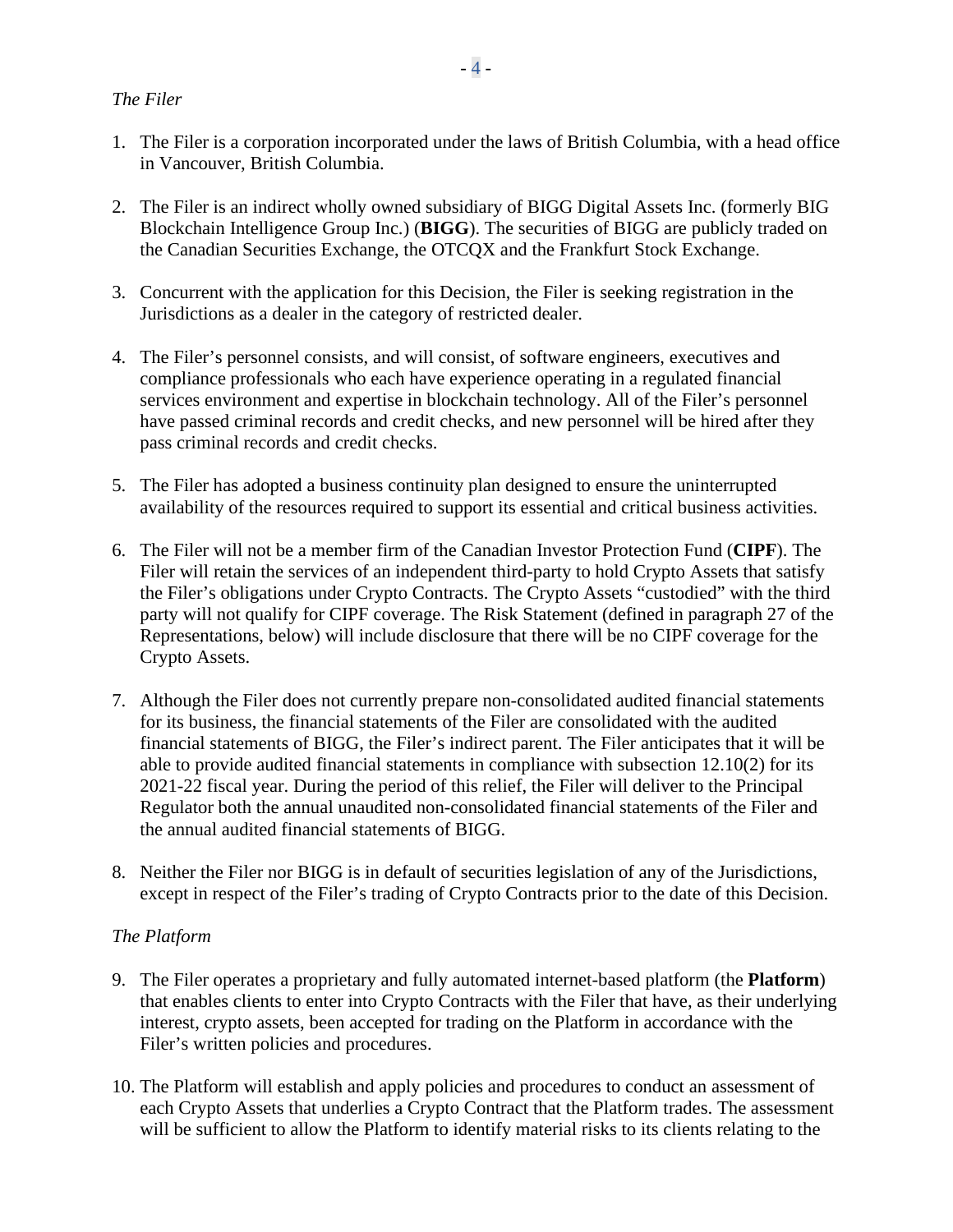Crypto Asset, including any material risks resulting from litigation or enforcement action by a securities regulatory authority in Canada or in a foreign jurisdiction. Each material risk will be disclosed in the platform's Risk Statement referred to in paragraph 27 of these Representations.

- 11. The Platform will not transact Crypto Contracts based on Crypto Assets that the Platform reasonably determines to be securities or derivatives in any jurisdiction in Canada.
- 12. The Filer acknowledges that the Principal Regulator may implement additional terms and conditions that will require the Platform to stop trading of any Crypto Contract, where it is in the public interest to do so.
- 13. The Filer's trading of Crypto Contracts is consistent with activities described in CSA SN 21- 327 and constitutes the trading of securities or derivatives.
- 14. The Filer currently operates the Platform and offers trading access to clients in each Jurisdiction. If the Filer provides access to the platform to clients in jurisdictions outside of Canada, the Filer will take reasonable steps to ensure that the Filer complies with applicable securities or derivatives laws in such jurisdictions before providing such access.
- 15. Each transaction executed on the Platform results in a Crypto Contract. A Crypto Contract imposes rights and obligations on the Filer and each client. These rights and obligations are set out in an electronic document that is made available to each client (the **Terms of Service**). The client is required to review and accept the Terms of Service at the time the client opens an account. When the Filer intends to make a change to the Terms of Service, the Filer will provide each client with advanced notice of such change. If there is a material change to the Terms of Service applicable to a client, the client will be required to review and accept the new Terms of Service before the client will be allowed to execute a transaction.

## *Crypto Assets Made Available through the Platform*

- 16. The Filer has established and applies policies and procedures to review Crypto Assets and to determine whether to allow clients on its Platform to enter into Crypto Contracts to buy and sell the Crypto Asset on its Platform. Such review includes, but is not limited to, publicly available information concerning:
	- (a) the creation, governance, usage and design of the Crypto Asset, including the source code, security and roadmap for growth in the developer community and, if applicable, the background of the developer(s) that created the Crypto Asset;
	- (b) the supply, demand, maturity, utility and liquidity of the Crypto Asset;
	- (c) material technical risks associated with the Crypto Asset, including any code defects, security breaches and other threats concerning the Crypto Asset and its supporting blockchain (such as the susceptibility to hacking and impact of forking), or the practices and protocols that apply to them; and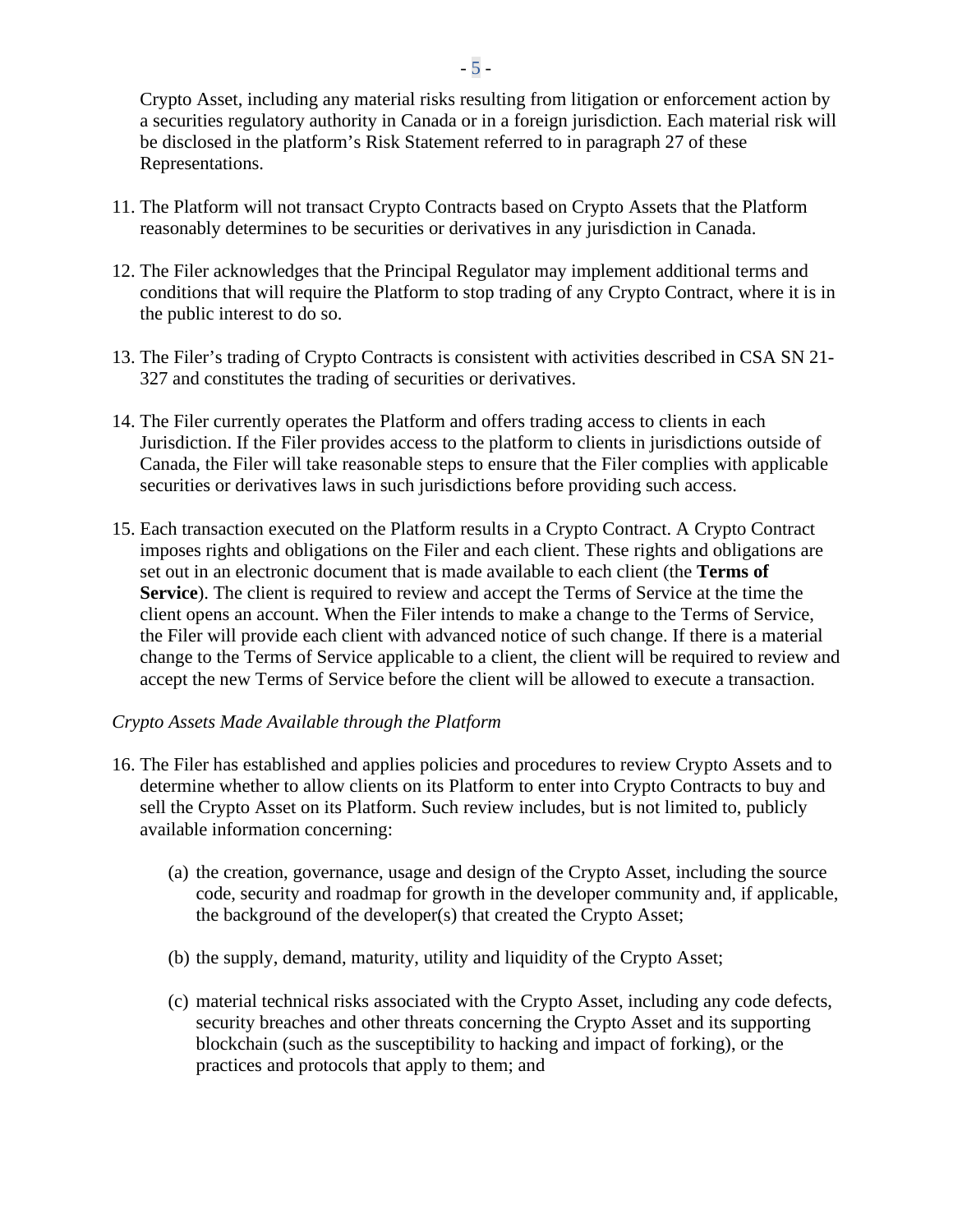- (d) legal and regulatory risks associated with the Crypto Asset, including any pending, potential, or prior civil, regulatory, criminal, or enforcement action relating to the issuance, distribution, or use of the Crypto Asset.
- 17. The Filer only offers, and only allows clients to enter into a Crypto Contract to buy and sell, a Crypto Asset that is not, itself, a security or a derivative.
- 18. The Filer does not allow clients to enter into a Crypto Contract to buy and sell Crypto Assets unless the Filer has taken steps to
	- (a) assess the relevant aspects of the Crypto Asset, including the information specified in paragraph 16, to determine whether it is appropriate for its clients,
	- (b) approve the Crypto Asset, and Crypto Contracts to buy and sell such Crypto Asset, to be made available to clients, and
	- (c) monitor the Crypto Asset for significant changes and review its approval under (b) where a significant change occurs.
- 19. The Filer is not engaged, and will not engage, in trades that are part of, or designed to facilitate, the creation, issuance or distribution of Crypto Assets by the developer(s) of the Crypto Asset or affiliates or associates of such persons.
- 20. The Filer has established and applies policies and procedures to determine whether a Crypto Asset available to be bought and sold through a Crypto Contract is a security and/or derivative and is being offered in compliance with securities and derivatives laws, which include but are not limited to:
	- (a) consideration of statements made by any regulators or securities regulatory authorities of the Jurisdictions, other regulators in IOSCO-member jurisdictions, or the regulator with the most significant connection to a Crypto Asset about whether the Crypto Asset, or generally about whether the type of Crypto Asset, is a security or derivative; and
	- (b) if the Filer determines it to be necessary, obtaining legal advice as to whether the Crypto Asset is a security or derivative under securities legislation of the Jurisdictions.
- 21. The Filer monitors ongoing developments related to Crypto Assets available on its Platform that may cause a Crypto Asset's legal status, or the assessment conducted by the Filer described in paragraphs 16 and 20 of these Representations, above, to change.
- 22. The Filer acknowledges that any determination made by the Filer as set out in paragraphs 16 to 20 of the Representations does not prejudice the ability of any of the regulators or securities regulatory authorities of any province or territory of Canada to determine that a Crypto Asset that a client may enter into a Crypto Contract to buy and sell is a security or derivative.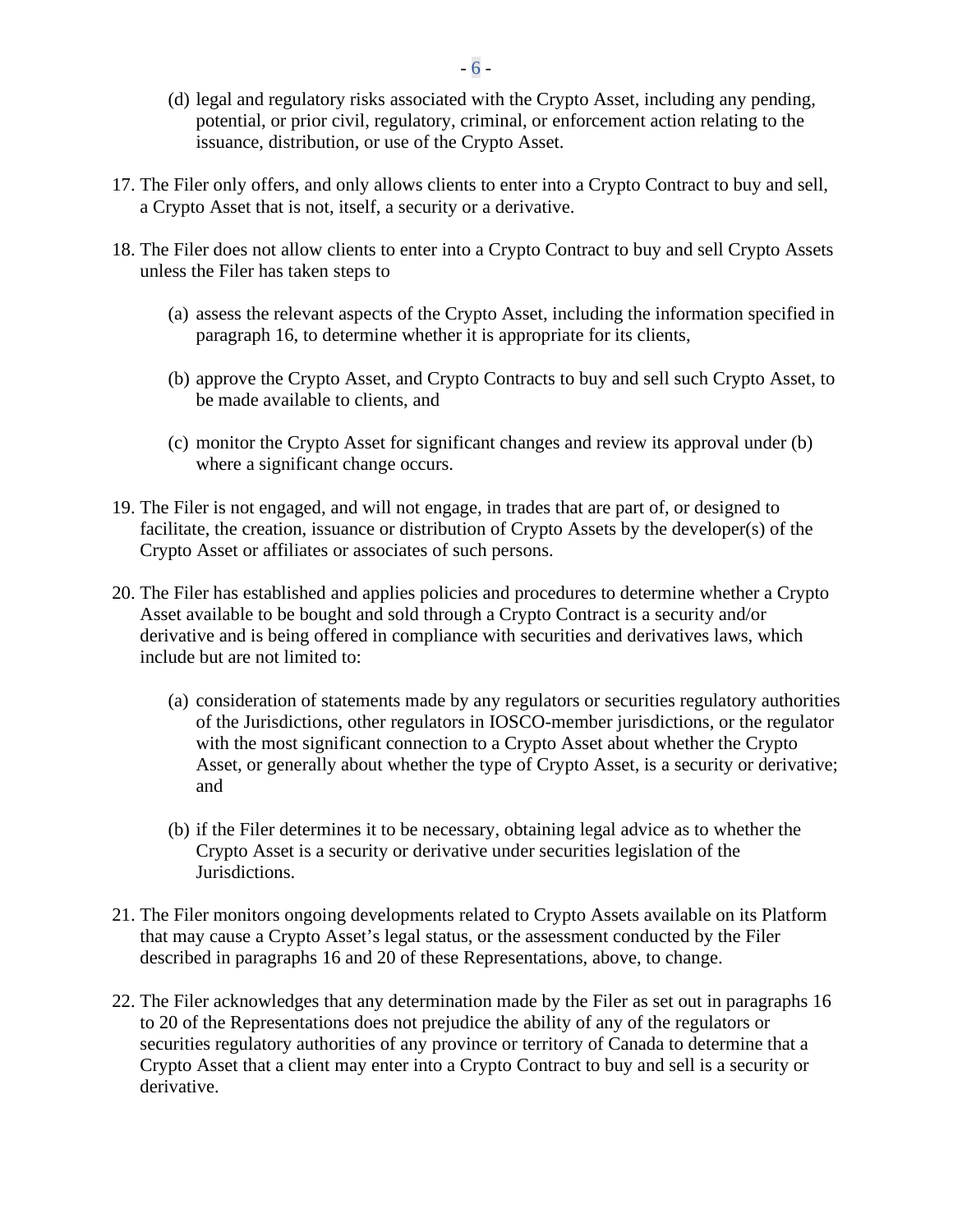23. The Filer has established and applies policies and procedures to promptly stop the trading of any Crypto Asset available on its Platform and to allow clients to liquidate their positions in Crypto Contracts with underlying Crypto Assets that the Filer ceases to make available on its Platform.

# *Account Opening and Risk Disclosure*

- 24. The Platform will be available to clients located in Canada and certain foreign jurisdictions, including any individual who is a resident in the Jurisdictions, who has reached the age of majority, and who has the legal capacity to open a securities brokerage account.
- 25. Prospective clients of the Filer will be required to complete an onboarding process which includes identity verification, applicable "know your client" account opening requirements under applicable legislation and the *Proceeds of Crime (Money Laundering) and Terrorist Financing Act* and its regulations. If a person is client of the Filer before the date of this Decision, the Filer will ensure that each element of the onboarding process described in the previous sentence is completed for that client prior to allowing the client to execute a transaction.
- 26. For each client, the Filer will, prior to opening the account, use technology to determine whether it is appropriate for the prospective client to use the Platform to enter into a Crypto Contract in order to buy and sell Crypto Assets.
- 27. As part of the account opening process, the Filer will provide a prospective client with a separate statement of risks that clearly explains the following, in plain language (the **Risk Statement**)
	- (a) the Crypto Contracts and Crypto Assets,
	- (b) the risks associated with Crypto Contracts and Crypto Assets,
	- (c) that no securities regulatory authority has expressed an opinion about the Crypto Contracts or any of the Crypto Assets made available through the Platform, including an opinion about whether the Crypto Assets are a security or a derivative,
	- (d) the due diligence performed by the Filer before making a Crypto Asset available through the Platform, including the due diligence taken by the Filer to assess whether the Crypto Asset is a security or derivative under the securities legislation of each of the Jurisdictions and, if applicable, the securities and derivatives laws of the foreign jurisdiction with which the Crypto Asset has the most significant connection, and the risks if the Filer has incorrectly determined that the Crypto Asset is not a security or derivative,
	- (e) that the Filer has prepared a plain language description of each Crypto Asset made available through the Platform, with instructions as to where on the Platform the client may obtain the descriptions (each, a **Crypto Asset Statement**),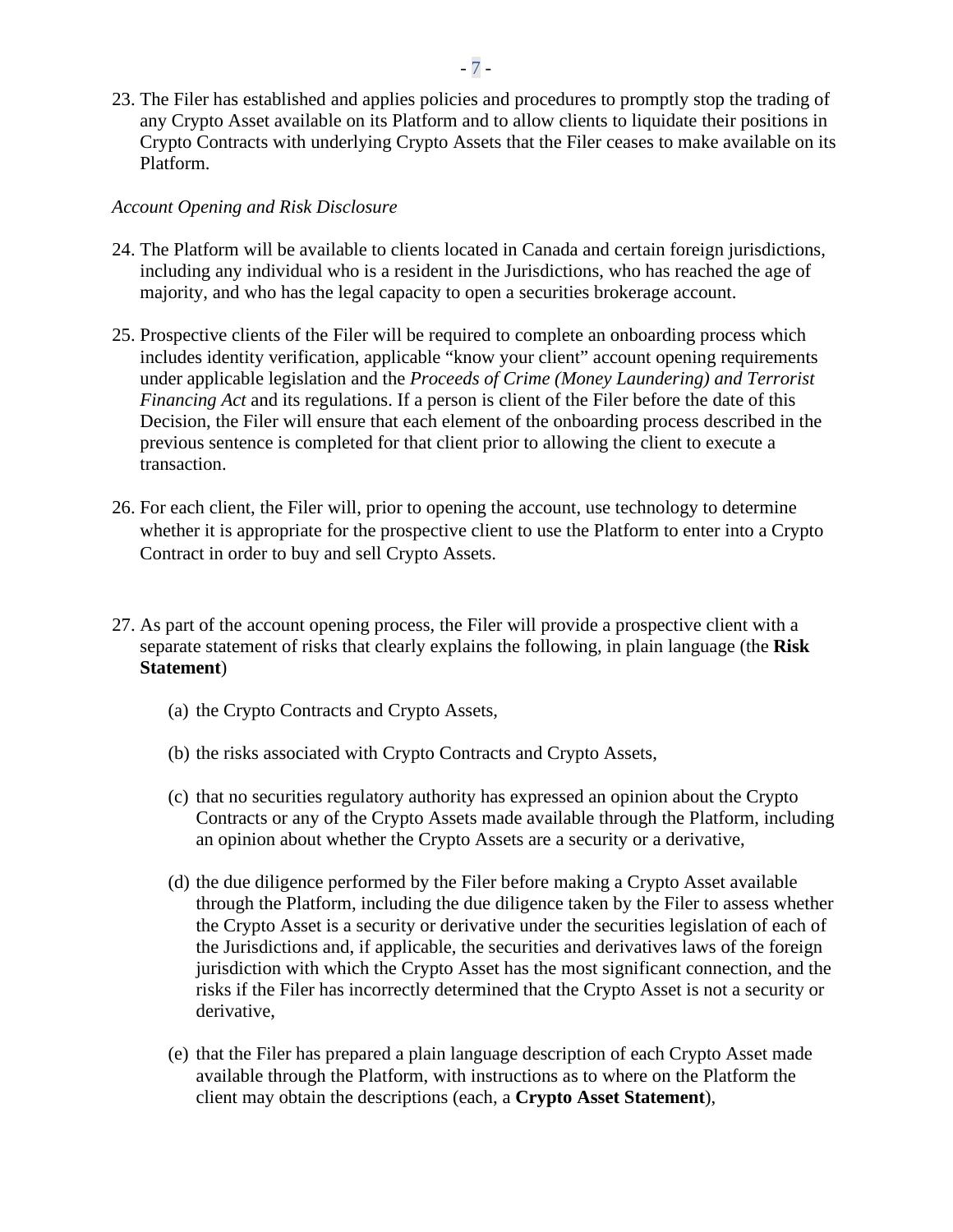- (f) the Filer's policies for halting, suspending and withdrawing a Crypto Asset from trading on the Platform, including criteria that would be considered by the Filer, options available to clients holding such a Crypto Asset, any notification periods and any risks to clients,
- (g) how and where the Crypto Assets that are the basis for the Crypto Contracts are held and the benefits and risks to the client of the Crypto Assets being held in that manner,
- (h) if applicable, the manner in which the Crypto Assets are accessible by the Filer, and the risks and benefits to the client arising from the Filer having access to the Crypto Assets in that manner,
- (i) that the Filer is not a member of the Canadian Investor Protection Fund (CIPF) and the Crypto Contracts and the Crypto Assets will not qualify for CIPF protection, and
- (j) that the statutory rights in sections 131 through 132.2 of the *Securities Act* (British Columbia), and, if applicable, similar statutory rights under the securities legislation of the other Non-Principal Jurisdictions and Ontario, do not apply in respect of the Risk Statement or a Crypto Asset Statement to the extent a Crypto Contract is distributed under the Prospectus Relief.

The statement referenced in paragraph (c) will be prominent.

- 28. The Filer will also provide each person that is a client on the date of this Decision with the Risk Statement. The Filer will obtain an electronic acknowledgment that the client has received, read and understood the Risk Statement prior to allowing the client to execute a transaction.
- 29. In order for a prospective client to open and operate an account with the Filer, the Filer will obtain an electronic acknowledgment from the prospective client confirming that the prospective client has received, read and understood the Risk Statement. Such acknowledgment will be prominent and separate from other acknowledgments provided by the prospective client as part of the account opening process and will be made available to the client on the Filer's website.
- 30. Before a client enters an order relating to Crypto Contract to "buy" a Crypto Asset, the Filer will provide instructions for the client to read the Crypto Asset Statement, which will include a link to the Crypto Asset Statement. The Crypto Asset Statement will include
	- (a) a prominent statement that no securities regulatory authority in Canada has expressed an opinion about any Crypto Contract or Crypto Asset made available through the Platform, including an opinion that the Crypto Assets are not securities or derivatives,
	- (b) a description of the Crypto Asset, including the background of the team that first created the Crypto Asset, if applicable and any risks specific to the Crypto Assets,
	- (c) a description of the due diligence performed by the Filer with respect to the Crypto Asset,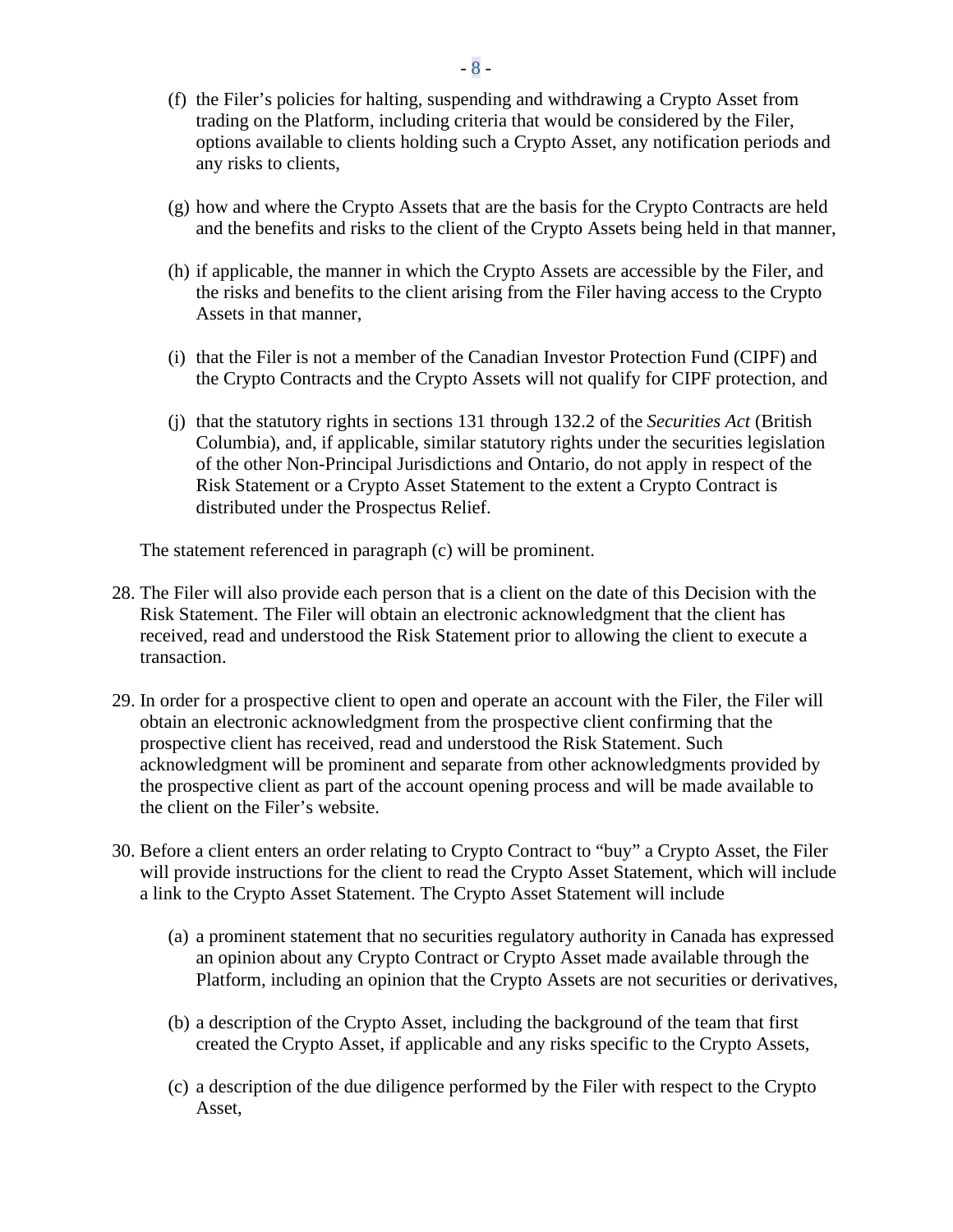- (d) a direction to the client to review the Risk Statement for additional discussion of general risks associated with the Crypto Contracts and Crypto Assets,
- (e) a statement that the statutory rights in sections 131 through 132.2 of the Securities Act (British Columbia), and, if applicable, similar statutory rights under the securities legislation of the Non-Principal Jurisdictions and Ontario, do not apply in respect of the Crypto Asset Statement to the extent a Crypto Contract is distributed under the Prospectus Relief,
- (f) the date on which the information was last updated.
- 31. In addition to the assessment referred to in paragraph 26 of these Representations, the Filer has also established, and will maintain and apply, policies and procedures that are reasonably designed to monitor client activity, and will contact clients to discuss their trading behaviour if it indicates a lack of knowledge or understanding of Crypto Asset trading, in an effort to identify and deter behaviours that may indicate that trading a Crypto Contract is not appropriate for the client, or that additional education is required. The outcome of this engagement with a client may result, in some cases, in a decision by the Filer to close a client's account.
- 32. The Filer has established, and will maintain and apply, policies and procedures that are reasonably designed to update the Risk Statement, to reflect any material changes to the disclosure or include any material risks that may develop with respect to the Crypto Contracts and Crypto Assets, and the Crypto Assets Statement, to reflect any material changes relating to specific Crypto Assets. In the event the Risk Statement or Crypto Asset Statement is updated, existing clients of the Filer will be promptly notified and provided with a copy of the updated Risk Statement or Crypto Asset Statement, as applicable.
- 33. The Filer will also prepare and make available to its clients, on an ongoing basis and in response to emerging issues in Crypto Assets, educational materials and other informational updates about trading on the Platform and the ongoing development of Crypto Assets and Crypto Asset trading markets.

## *Deposit of Assets*

- 34. A client can only execute transactions once the client has deposited assets in an amount that would allow the client to fulfill their obligations under any Crypto Contract that the client enters into.
- 35. Clients can fund their accounts with fiat currencies (currently, CAD or United States dollars (USD)) or supported Crypto Assets, and can use those funds to execute transactions of Crypto Contracts related to Crypto Assets made available through the Platform.
- 36. The Filer allows clients to fund their accounts with fiat currency by way of electronic funds transfer, e-transfer, online bill payment and wires, as well as credit card payments which are fulfilled through a third-party service provider. In addition, the Filer allows clients to deposit Crypto Assets through the automatic creation of a sub-wallet which is created solely for the purpose of the client's individual deposit of Crypto Assets, and is held by the custodian (as defined below).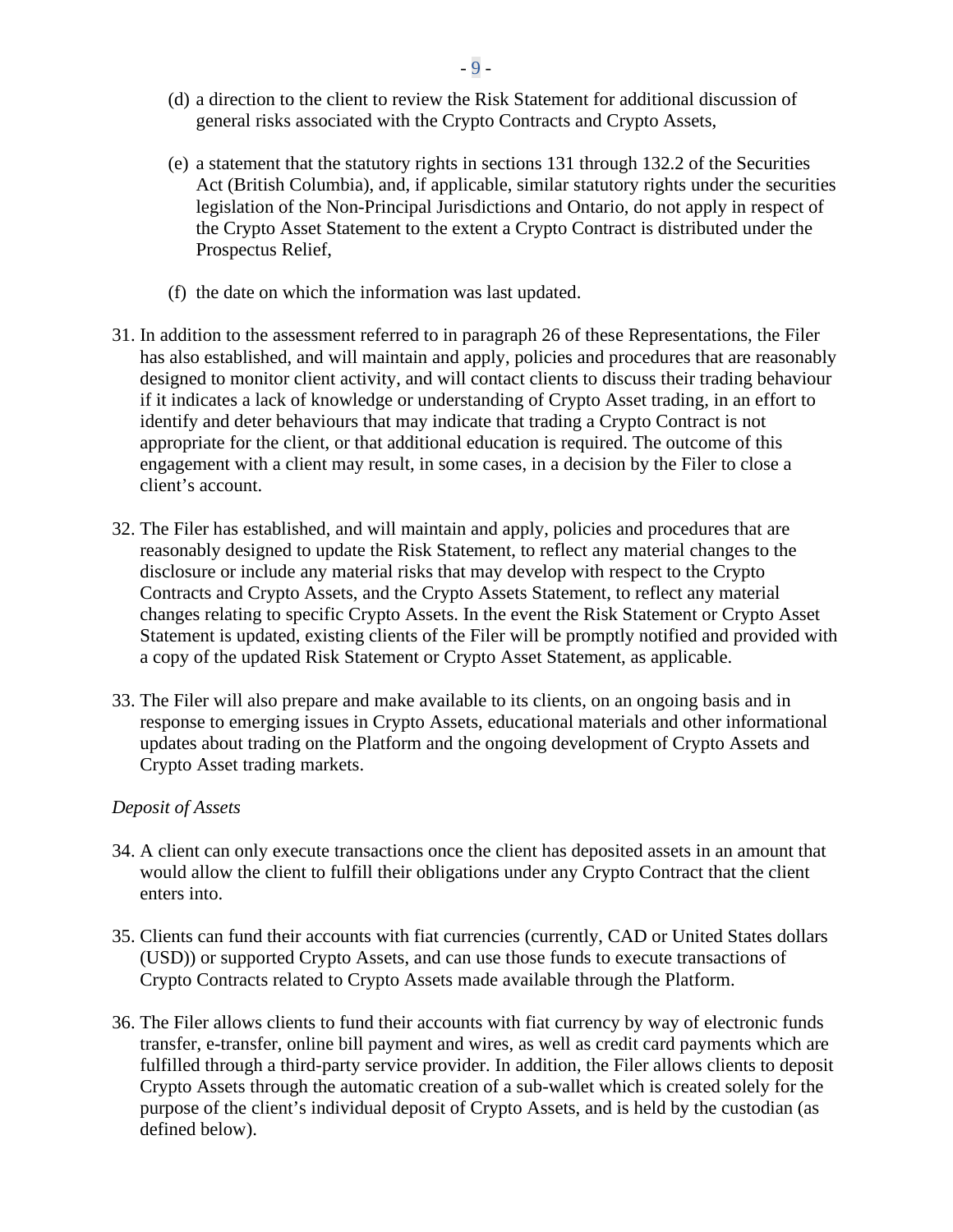# *Platform Operations*

- 37. The Filer does not have any authority to act on a discretionary basis on behalf of clients and will not manage any discretionary accounts.
- 38. A Crypto Contract entered into by a client will either provide the client with an interest in relation to a Crypto Asset (**buy**) or divest the client of an interest in relation to a Crypto Asset (**sell**). Orders to buy and sell Crypto Assets will be placed with the Filer through the Platform. Clients will be able to submit buy and sell orders, either in units of the applicable Crypto Asset or in Canadian dollars, 24 hours a day, seven days a week.
- 39. The Filer does not provide recommendations or advice to clients or conduct a trade-by-trade determination for clients but rather performs account and product assessments, taking into account the client's experience and knowledge in investing in Crypto Assets, the client's experience in using order execution only online brokerages, a client's financial assets and income, the client's risk tolerance and the Crypto Assets that are the underlying interest of Crypto Contracts traded on the Platform. These will be used by the Filer to
	- (a) evaluate whether entering into a Crypto Contract with the Filer is appropriate for prospective clients before the opening of an account. After completion of the assessments, a prospective client will receive appropriate messaging about using the Platform to enter into a Crypto Contract, which could include messaging to a prospective client that the Filer believes that using the Platform to enter into Crypto Contract is not appropriate for them and that as a result the client will not be permitted to open an account with the Filer, and
	- (b) conduct the analysis described in paragraph 18 of the Representations.
- 40. The Filer will adopt policies and procedures to conduct an assessment to establish appropriate limits on the losses that a client that is not an permitted client, as that term is defined in NI 31-103, can incur and what limits on losses will apply to such client. After completion of the assessment, the Filer will implement controls to monitor and apply such policies and procedures, including any loss limits established.
- 41. The Filer will rely upon multiple crypto asset trading firms (**Liquidity Providers**) to act as sellers of Crypto Assets that may be purchased by the Filer to facilitate the Filer's obligations to clients. The Filer has a written agreement in place with each of its Liquidity Providers which govern the commercial terms of the relationship and set out the duties and obligations of each party. Liquidity Providers will also buy any Crypto Assets from the Filer that the Filer has purchased to facilitate the Filer's obligations to its clients or that a client has deposited onto the Platform and wishes to sell.
- 42. In accordance with the Filer's policies and procedures, after the order has been placed by a client, the Platform will obtain a price for the Crypto Asset from at least two unaffiliated Liquidity Providers, after which the Platform will incorporate a 'spread' to compensate the Filer, and will present this adjusted price to the client as the price at which the Filer is willing to transact with the client.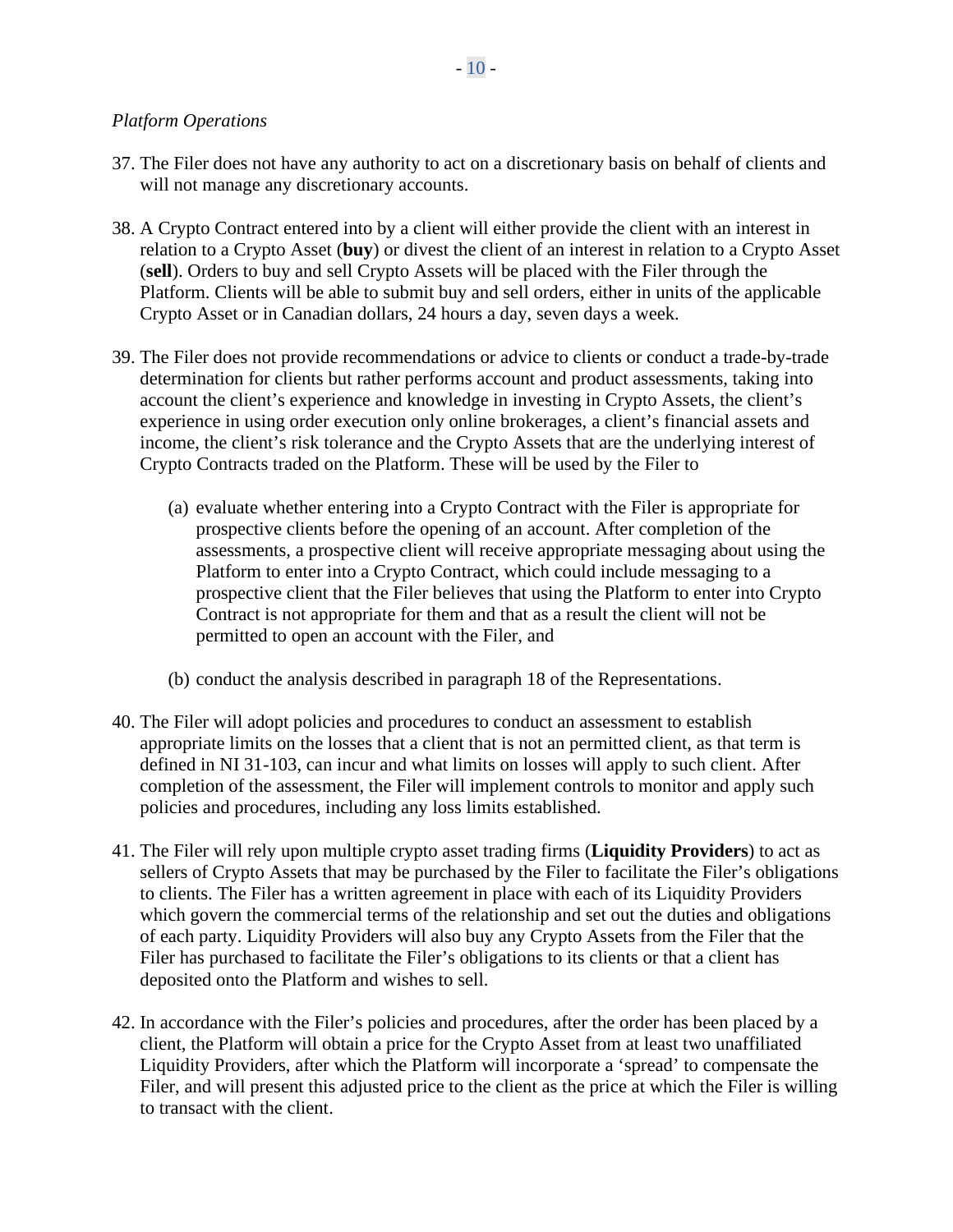- 43. The client will then have approximately 10 seconds to confirm that they want to enter into the Crypto Contract at that price. If the client does not confirm within a 10 second period, the price will automatically refresh using updated information from the Liquidity Providers. If the client finds the price agreeable, the client will accept the price and agree to the trade.
- 44. In order for a client to initiate a transaction, their account must be pre-funded with the applicable asset (fiat currency or Crypto Asset). When a client initiates a transaction with the Filer, the Filer will in turn enter into a back-to-back transaction with the Liquidity Provider, on a contemporaneous basis, in order to offset the risk to the Filer. The price of the Crypto Contract is equal to an aggregate amount of the cost to the Filer to complete the transaction with the Liquidity Provider and the spread that it charges to the client. As part of the transaction's reconciliation process, once the transaction is confirmed and settled, the Filer instructs the Liquidity Provider to transfer the Crypto Asset to the Filer's custodian for safekeeping, or in the case of cash, to the Filer to be held in a bank account in the Filer's name.
- 45. The Filer will not extend margin or otherwise offer leverage to clients.
- 46. The Filer will not allow clients to enter into a "short position" with respect to any Crypto Asset.
- 47. In accordance with the Filer's policies and procedures, the Filer will evaluate the price obtained from its Liquidity Providers on an ongoing basis against global benchmarks to provide fair and reasonable pricing to clients.
- 48. The Filer has verified or will verify, and has established, and will maintain and apply, policies and procedures that are reasonably designed to verify on an ongoing basis, that each Liquidity Provider is appropriately registered and/or licensed to transact in the Crypto Assets in their home jurisdiction, or that their activities do not require registration in their home jurisdiction, and that they are not in default of securities legislation in the Jurisdictions.
- 49. The Filer has verified that each Liquidity Provider has effective policies and procedures to address concerns relating to fair price, fraud and market manipulation.
- 50. A Crypto Contract is a bilateral contract between a client and the Filer. Accordingly, the Filer will be the counterparty to each buy or sell transaction initiated by a client. For each client transaction, the Filer will also be a counterparty to a corresponding Crypto Assets buy or sell transaction with a Liquidity Provider. The Filer will transact as a riskless principal, in that the Filer will not take any proprietary positions when trading with clients or with a Liquidity Provider.
- 51. The Filer will confirm the transaction with the Liquidity Providers.
- 52. The Filer will record in its books and records the particulars of each transaction.
- 53. The Filer will promptly, and no later than two days after the Crypto Contract transaction, settle the related Crypto Asset transactions with a Liquidity Provider on a net basis. Where transactions of Crypto Contracts result in a net increase in a client's rights in relation to Crypto Assets, the Filer will arrange for the cash to be transferred to the Liquidity Provider and related Crypto Assets to be sent by the Liquidity Provider to the Filer's custodian. Where

## - 11 -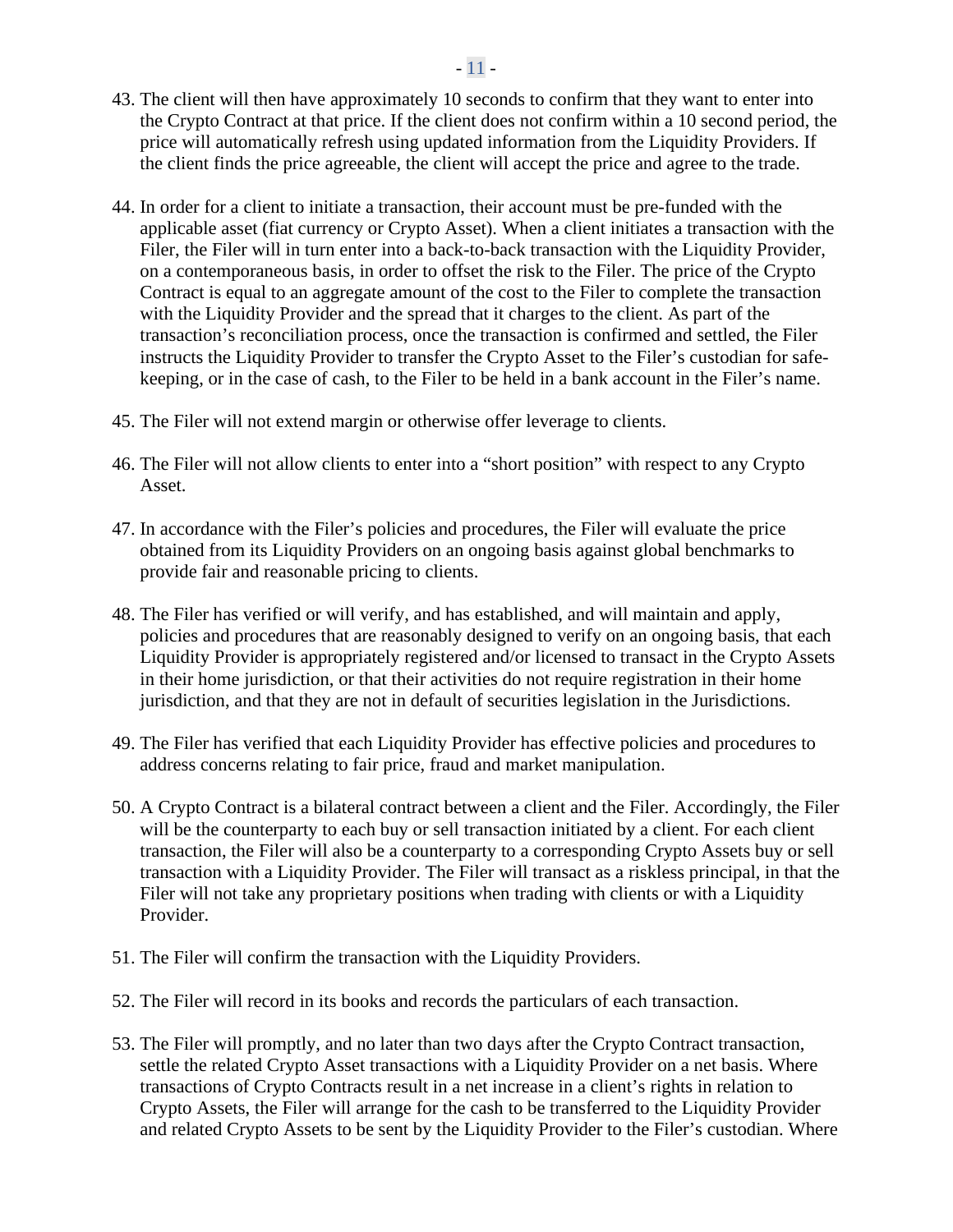transactions of Crypto Contracts result in a net decrease in a client's rights in relation to Crypto Assets, the Filer will arrange for the related Crypto Assets to be sent from the Filer's custodian to the Liquidity Provider and will deposit the cash received by the Filer from the Liquidity Providers in the account referred to in paragraph 75 of these Representations.

54. The Platform is an "open loop" system. Clients are permitted to deposit Crypto Assets acquired outside the Platform into their accounts with the Filer. Crypto Assets deposited will be promptly delivered to the custodian to be held in trust for the benefit of the client. Clients also have the right to obtain delivery of Crypto Assets to which they have an interest in pursuant to their Crypto Contracts with the Filer by requesting that the Filer deliver the Crypto Assets.

## *Reports to Clients*

- 55. Clients will have access to information relating to their Crypto Contract transactions. The Platform has a transaction history screen that provides detailed information about all transactions completed by a client. The Filer will, during each calendar month, send an electronic communication to each client that indicates that information relating to their account is available to the client through the Platform.
- 56. Clients will receive electronic transaction confirmations and monthly statements setting out the details of the transaction history in their account with the Filer.
- 57. Clients will, on a continuous basis, except during periods where the Platform is not available due to systems maintenance, have access to information relating to their accounts with the Filer, including:
	- (a) a list of all positions in Crypto Assets including the value of the Crypto Assets;
	- (b) transaction details and history;
	- (c) the amount of all currency deposits into the client's account;
	- (d) value of all crypto asset deposits to the client's account as at the time of deposit;
	- (e) the fees paid per transaction.
- 58. The information made available to clients through the Platform will provide clients with information regarding the transactions conducted through the Platform and their accounts with the Filer, including the following information:
	- (a) the quantity and description of each Crypto Asset that is the underlying interest related to a Crypto Contract transacted;
	- (b) the amount, denominated in either CAD or USD, at the client's option, paid or received by the client under the transaction, including the price paid or received for each Crypto Asset that is the underlying interest of the Crypto Contract;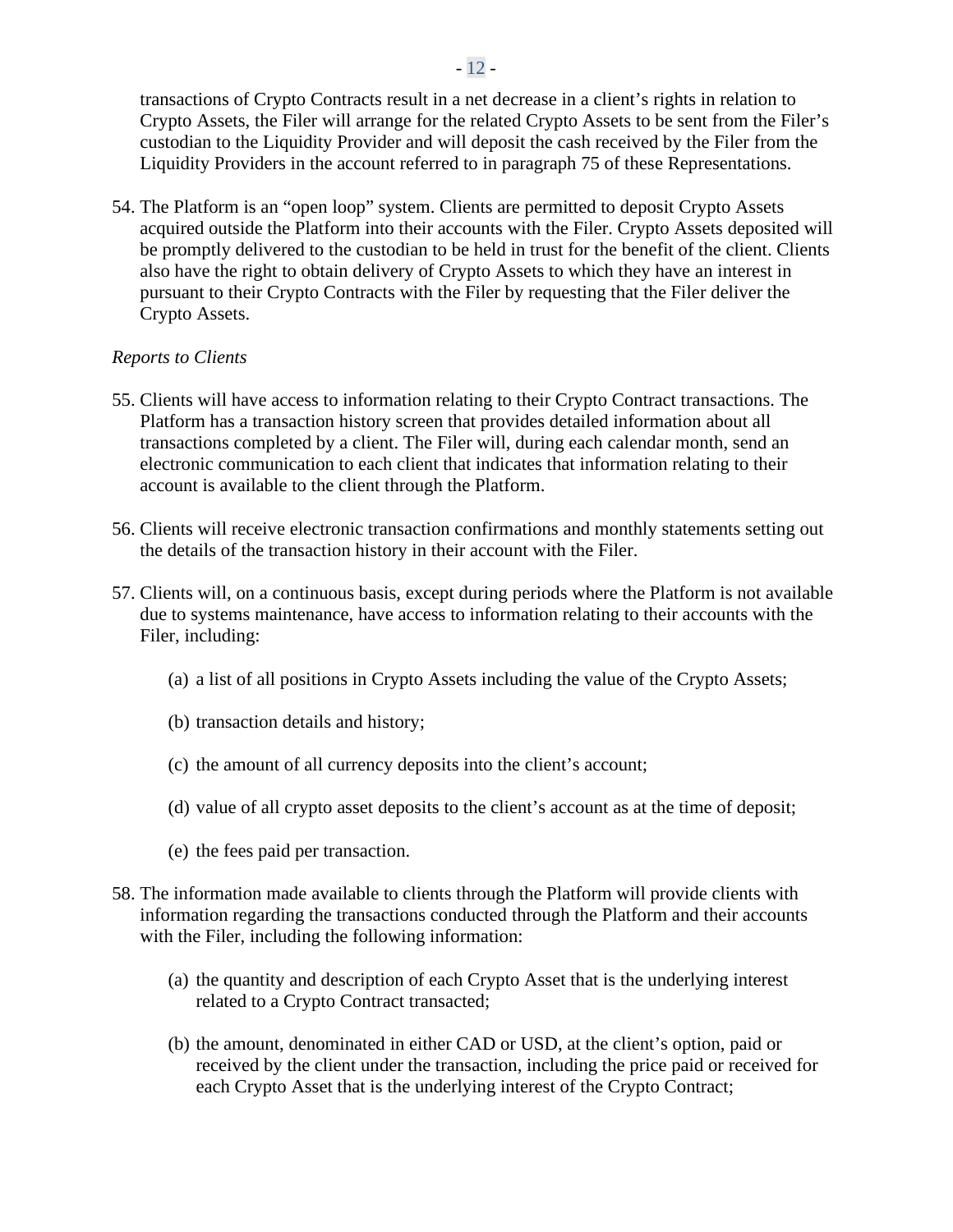- (c) the amount of each transaction charge, deferred sales charge or other charge in respect of the transaction and the total amount of all charges in respect of the transaction denominated in either CAD or USD, at the client's option;
- (d) the date on which the transaction took place;
- (e) the name and quantity of each Crypto Asset that is the underlying interest related to a Crypto Contract in the client's account;
- (f) the market value of each Crypto Asset that is the underlying interest related to a Crypto Contract in the client's account;
- (g) any cash balance in the client's account;
- (h) the total market value of all cash and Crypto Assets that are the underlying interest related to a Crypto Contract in the account denominated in either CAD or USD, at the client's option.
- 59. The Filer will provide clients with real-time, continuous access to information relating to each transaction executed by the client on the Platform, including information related to the price for each transaction. The Filer will also provide clients with access to real-time, continuous information relating to assets held in the clients account, including Crypto Assets and fiat currency. This information will be available to the client through the Filer's Platform.

# *Fees Payable by Clients*

60. The Filer will be compensated by the spread on transactions and by charging transaction fees. All transaction fees are disclosed to the clients at the time of a transaction and are available in the Platform's terms of use.

# *Custody of Crypto Assets and Cash*

- 61. The Filer will not maintain hot or cold wallets to hold Crypto Assets relating to the Crypto Contracts traded by the Filer's clients.
- 62. The Filer will retain the services of a third party to hold the Crypto Assets purchased by the Filer to facilitate its obligations under each Crypto Contract (the **custodian**).
- 63. Initially, BitGo Trust Company, Inc. (**BitGo**), a third-party custodian, will act as custodian of the Crypto Assets relating to the Crypto Contracts traded by the Filer's clients. BitGo is a trust company organized under the laws of the State of South Dakota and regulated as a trust company by the Division of Banking in South Dakota, and has completed a SOC 2 Type 2 certification. The Filer has conducted due diligence on BitGo, including a review of the SOC 2 Type 2 examination report, and has not identified any material concerns. The Filer also understands that BitGo is recently obtained New York Trust Charter from the New York State Department of Financial Services (**NYSDFS**) and will be regulated as a trust company by NYSDFS.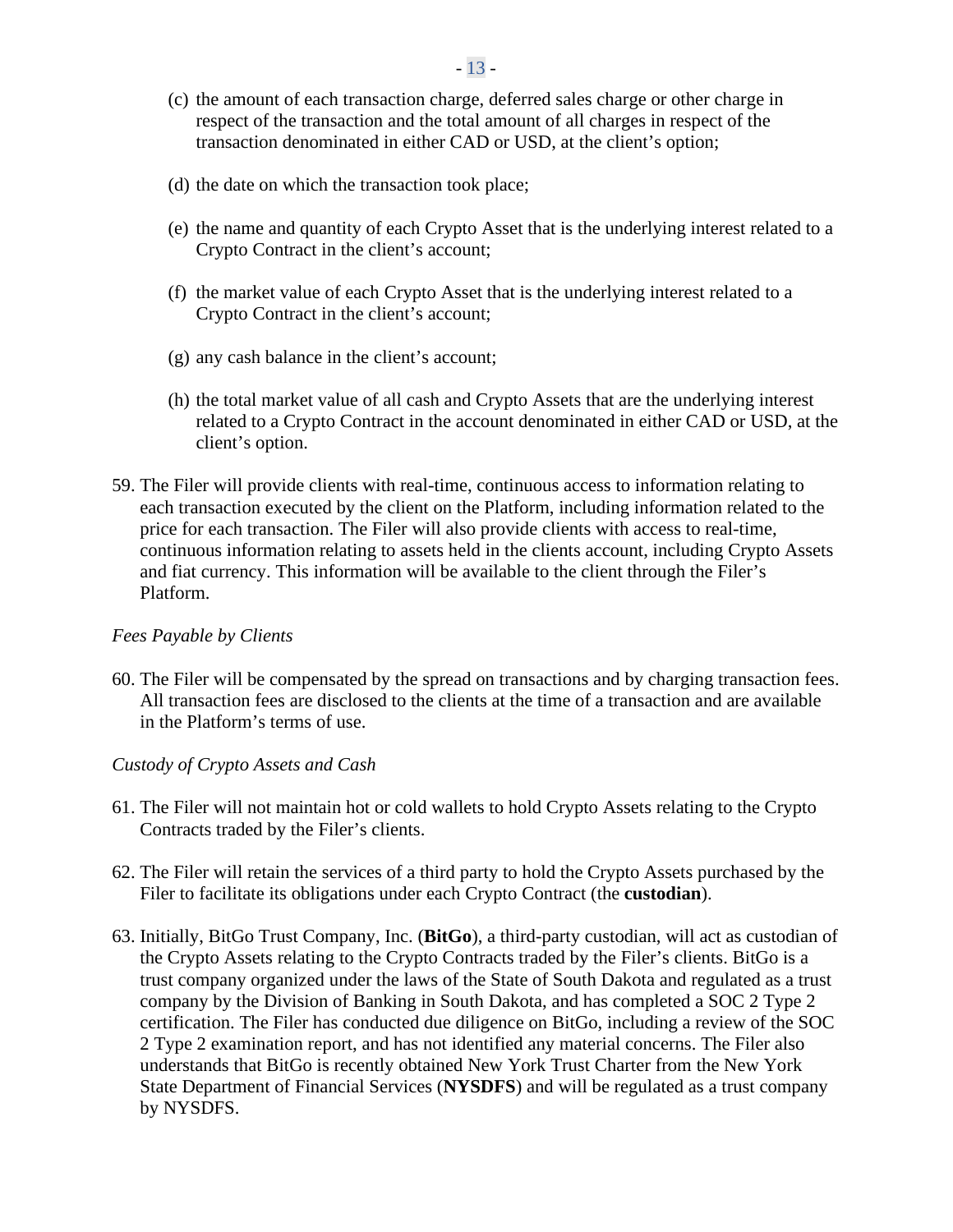64. BitGo meets the requirements of the definition of "foreign custodian" in NI 31-103.

- 65. BitGo currently maintains a comprehensive insurance policy for digital assets covering \$100,000,000 in losses due to third party hacks, copying, theft or loss of private keys, insider theft or dishonest acts by BitGo employees or executives.
- 66. BitGo will operate a custody account for the Filer, for the purpose of holding Crypto Assets to ensure that the Filer will meet its obligations under each Crypto Contract. The Filer will ensure that the amount of Crypto Assets held by the custodian will be equal to the obligations of the Filer to clients under Crypto Contracts, subject to delays in the settlement of Crypto Assets transactions with Liquidity Providers. The Filer is not permitted to pledge, rehypothecate or otherwise use any Crypto Assets held by the custodian or the Filer, that relate to a client's transaction, in the course of its business.
- 67. BitGo will hold all Crypto Assets, in trust, for the clients of the Filer in an omnibus account. This account will be in the name of the Filer. This account will not be used to hold Crypto Assets of the Filer, the Filer's affiliates or the Crypto Assets of any of BitGo's other clients. Crypto Assets held in trust for clients will be separate and distinct from the Crypto Assets of the Filer, the Filer's affiliates or the Crypto Assets of any of BitGo's other clients.
- 68. BitGo allows the Filer to generate a unique address for each client account so it can track the client that has an interest in the specific Crypto Assets held by BitGo. When a client opens an account with the Filer, the Filer creates a new BitGo sub-account, which feeds into one main account which is in the name of the Filer.
- 69. BitGo has established, and will maintain and apply, policies and procedures that are reasonably designed to manage and mitigate the custodial risks, including, but not limited to, an effective system of controls and supervision to safeguard the Crypto Assets for which it acts as custodian and to mitigate security breaches and cyber incidents.
- 70. BitGo has established, and will maintain and apply, written disaster recovery and business continuity plans.
- 71. The Filer has assessed the risks and benefits of using BitGo as the custodian for Crypto Assets and, has determined that, in comparison to a Canadian custodian (as that term is defined in NI 31-103), it is more beneficial to its clients to have BitGo, a custodian that is a financial institution that is subject to prudential regulation, hold the Crypto Asset that are the underlying interests of Crypto Contracts, than using an unregulated Canadian custodian.
- 72. The Filer has assessed BitGo's insurance policy and has determined, based on information that is publicly accessible and on information provided by BitGo and considering the scope of BitGo's business, that the amount of insurance is appropriate.
- 73. The Filer has established, and will maintain and apply, policies and procedures that are reasonably designed to ensure that BitGo's records relating to the Crypto Assets that BitGo holds in trust for clients of the Filer are accurate and complete.
- 74. A client can maintain their Crypto Contracts with the Filer indefinitely.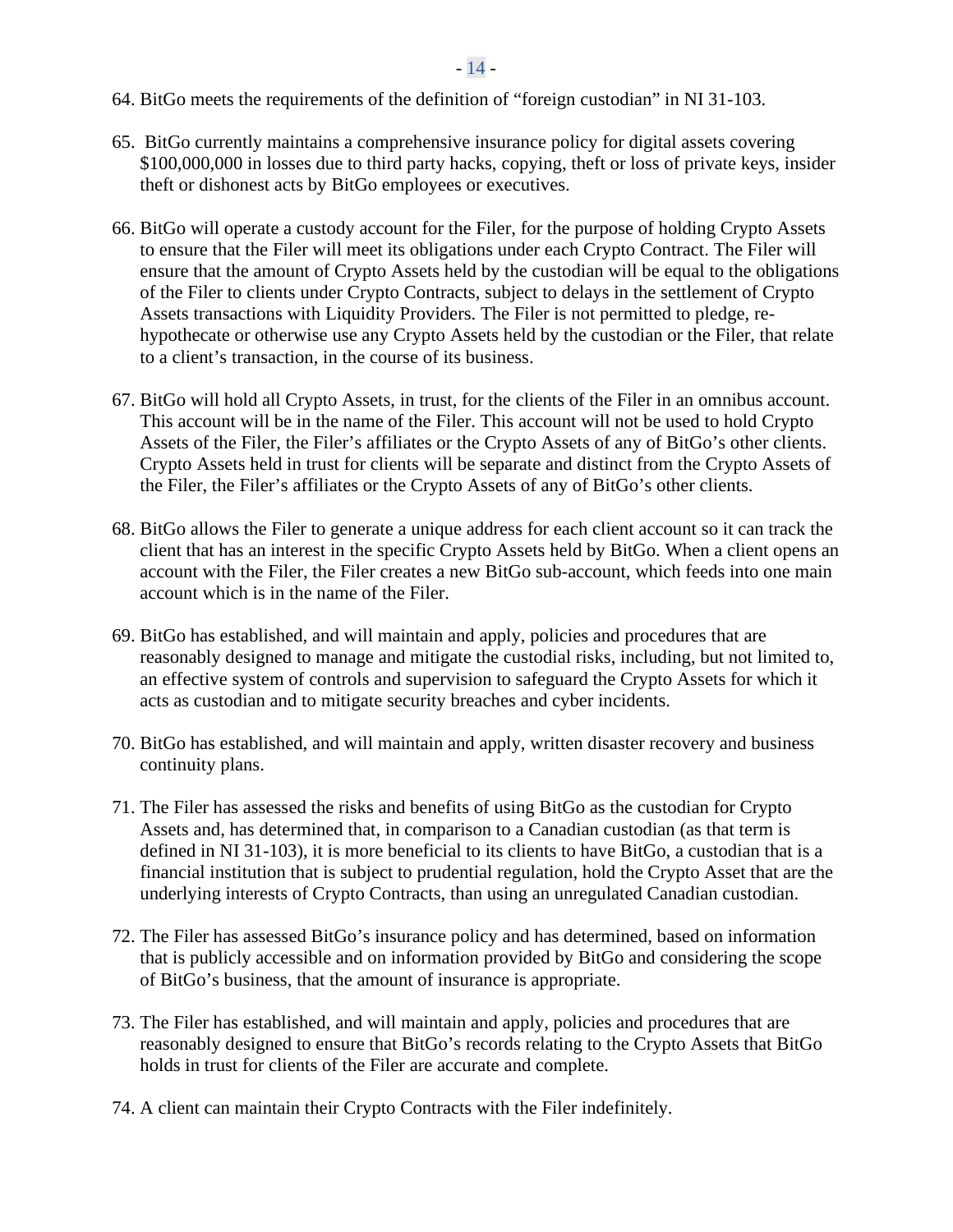$-15 -$ 

75. All fiat currency owned by clients that is being held by the Filer will be held by a Canadian financial institution in a designated trust account, in the name of the Filer.

# *Marketplace and Clearing Agency*

- 76. The Filer does not operate a "marketplace" as that term is defined in National Instrument 21- 101 *Marketplace Operation* and in Ontario, subsection 1(1) of the *Securities Act* (Ontario).
- 77. The Filer will not operate a "clearing agency" as defined in securities legislation. Any clearing or settlement activity conducted by the Filer is incidental to the Filer engaging in the business of a Crypto Contract dealer. Any activities of the Filer that may be considered the activities of a clearing agency on behalf of any other person or company other than an affiliate of the Filer are related to the Filer arranging or providing for settlement of obligations resulting from Crypto Contracts entered into on a bilateral basis and without a central clearing counterparty.

## **Decision**

¶ 4 Each of the Principal Regulator, the securities regulatory authority or regulator in Ontario and the Coordinated Review Decision Makers is satisfied that the Decision meets the test set out in the Legislation to make the Decision in respect of the Prospectus Relief, the Registrant Obligations Relief, and the Trade Reporting Relief.

The decision of the Dual Exemption Decision Makers and Coordinated Review Decision Makers under the Legislation is that the Requested Relief is granted, provided that:

- 1. Unless otherwise exempted by a further decision of the Principal Regulator and, if required under securities legislation, the regulator or securities regulatory authority of any other jurisdiction of Canada, the Filer complies with all of the terms, conditions, restrictions and requirements applicable to a registered dealer under securities legislation, including the Legislation, and any other terms, conditions, restrictions or requirements imposed by a securities regulatory authority or regulator on the Filer.
- 2. The Filer is registered as a restricted dealer or investment dealer in the Jurisdiction and in each Jurisdiction in which a client is a resident.
- 3. The Filer will work actively and diligently with the Principal Regulator to transition to a final regulatory framework.
- 4. The Filer, and any representatives of the Filer, will not provide recommendations or advice to any client or prospective client on the Platform.
- 5. The Filer will only engage in the business of trading Crypto Contracts in relation to Crypto Assets, and in performing its obligations under those contracts. The Filer will seek the appropriate approvals from the Principal Regulator and, if required under securities legislation, the regulator or securities regulatory authority of any other jurisdiction of Canada, prior to undertaking any other activity relating to securities or derivatives.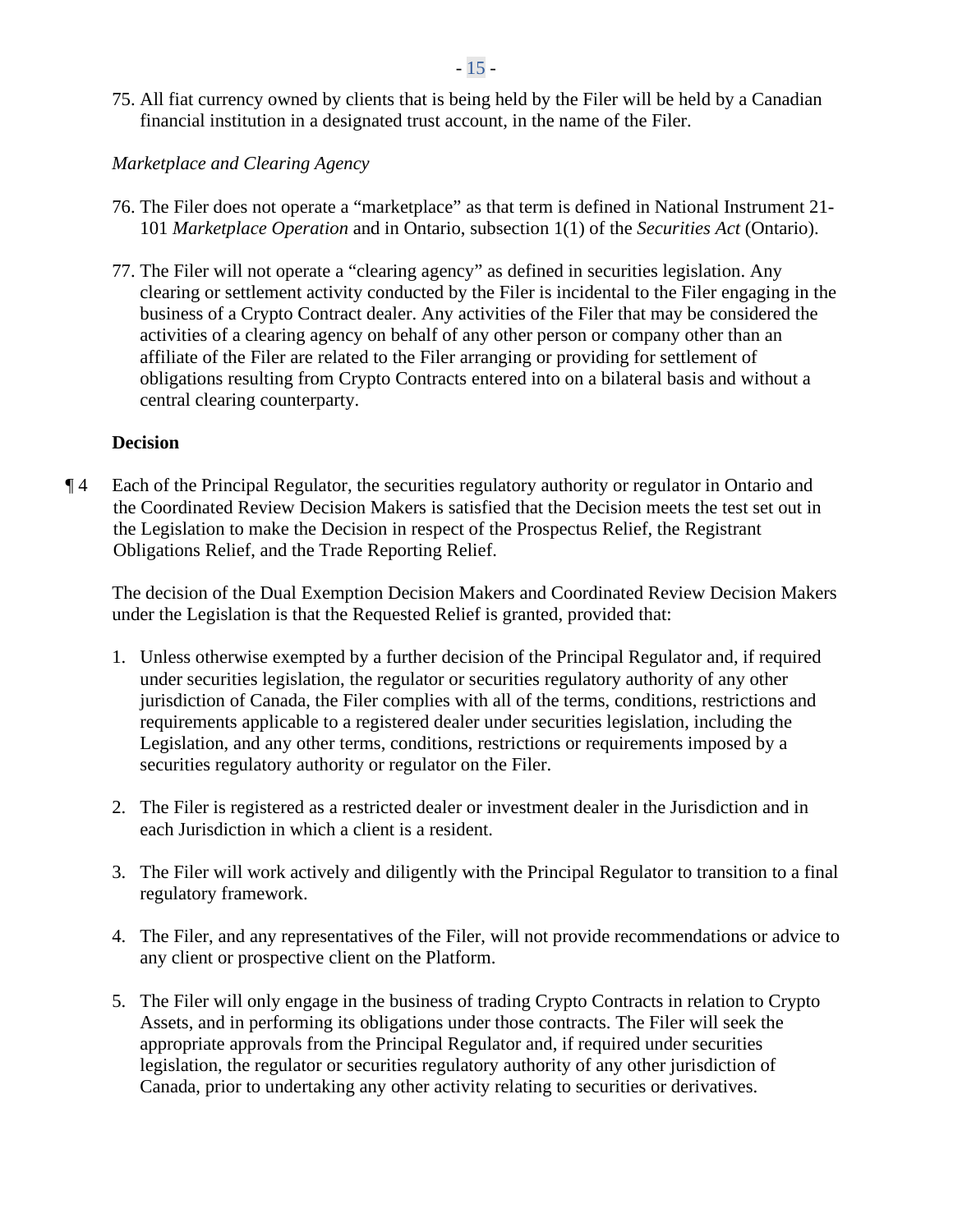- 6. Before trading Crypto Contracts relating to any new Crypto Asset, the Filer will conduct a thorough due diligence relating to the features of and risks relating to the Crypto Asset in accordance with paragraph 16 of the Representations.
- 7. The Filer will not operate a "marketplace" as the term is defined in National Instrument 21- 101 *Marketplace Operation* and in Ontario, in subsection 1(1) of the *Securities Act* (Ontario) or a "clearing agency" as the term is defined in securities legislation.
- 8. At all times, the Filer's custodian will hold Crypto Assets in an amount equal to the amount of the Crypto Assets due to clients under Crypto Contracts.
- 9. The Filer will, before allowing a custodian to hold Crypto Assets relating to obligation under Crypto Contracts, take reasonable steps to verify that the custodian:
	- (a) maintains a comprehensive insurance policy to cover losses of Crypto Assets held by the custodian, including the assets owned by Platform clients;
	- (b) has established, and will maintain and apply, policies and procedures that are reasonably designed to manage and mitigate the custodial risks, including, but not limited to, an effective system of controls and supervision to safeguard the Client Crypto Assets for which it acts as custodian;
	- (c) has obtained a SOC 2 Type 2 report within the previous 12 months, unless the Filer has notified the Principal Regulator and the Principal Regulator has provided written notice that it does not object to the Filer relying on a SOC 1 Type 1 or Type 2 report within the previous 12 months;
	- (d) holds the Crypto Assets in trust for the benefit of the Filer's clients;
	- (e) holds the Crypto Assets of the Filer's clients separate and distinct from the Crypto Assets of the Filer.
- 10. The Filer will promptly notify the Principal Regulator if
	- (a) the U.S. Securities and Exchange Commission, the U.S. Commodity Futures Trading Commission, the Financial Industry Regulatory Authority, the National Futures Association, the Division of Banking in South Dakota or the NYSDFS makes a determination that the Filer's custodian is not permitted by that regulatory authority to hold client Crypto Assets, or
	- (b) if there is any change in the status of the Filer's custodian as a regulated financial institution.
- 11. The Filer will use at least two Liquidity Providers that are not affiliates of the Filer and that each Liquidity Provider is registered and/or licensed, to the extent required, in the jurisdiction or foreign jurisdiction, as applicable, where their head office or principal place of business is located, to execute transactions in the Crypto Assets.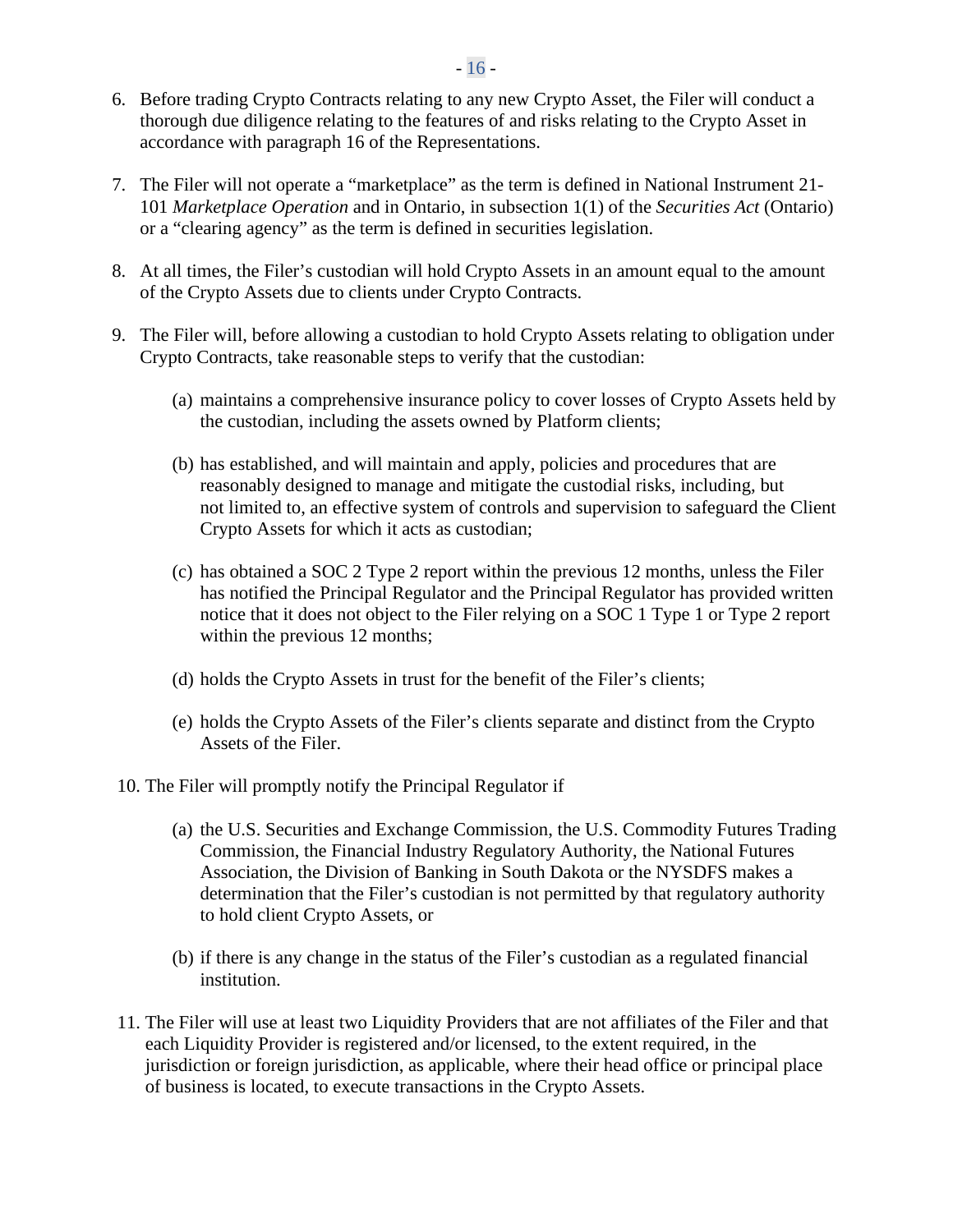- 12. The Filer has established, and will maintain and apply, policies and procedures reasonably designed to provide fair and reasonable prices to its clients, including policies and procedures to evaluate the price obtained from its Liquidity Providers on an ongoing basis against global benchmarks and transition to new Liquidity Providers, as appropriate.
- 13. Before each prospective client opens an account, the Filer will deliver to the client a Risk Statement. The Filer will require the client to provide electronic acknowledgement of having received, read and understood the Risk Statement.
- 14. For each client with an existing account at the date of the Decision, the Filer will deliver to the client a Risk Statement. The Filer will require the client to provide electronic acknowledgement of having received, read and understood the Risk Statement the next time they log into their account with the Filer.
- 15. The disclosures referred to in paragraphs 13 and 14 of these Conditions will be prominent and separate from other disclosures given to the client at that time, and the acknowledgement will be separate from other acknowledgements by the client at that time.
- 16. A copy of the Risk Statement acknowledged by a client will be made available to the client in the same place as the client's other statements on the Platform.
- 17. The Filer will promptly update the Risk Statement to reflect any material changes to the disclosure or include any material risks that may develop with respect to the Crypto Contracts or Crypto Assets and, in the event of any update to the Risk Statement, will promptly notify each existing client of the update and deliver to them a copy of the updated Risk Statement and will require the client to provide electronic acknowledgement of having received, read and understood the updated Risk Statement.
- 18. Prior to the Filer delivering a Risk Statement to a client, the Filer will deliver, or will have previously delivered, a copy of that Risk Statement to the Principal Regulator.
- 19. Before allowing a client to transact a Crypto Contract relating to "buying" a Crypto Asset, the Filer will provide instructions for the client to read the Crypto Asset Statement for the Crypto Asset that will include the information described in paragraph 30 of the Representations. The instructions will include a link to the Crypto Asset Statement on the Filer's website.
- 20. The Filer will promptly update each Crypto Asset Statement to reflect any material changes to the disclosure or include any material risks that may develop with respect to the Crypto Asset. In the event of an update to a Crypto Asset Statement, the Filer will promptly notify clients of the update, with links provided to the updated Crypto Asset Statement.
- 21. For each new client, prior to opening an account, and for each pre-existing client, before allowing the client to execute a transaction or to deposit Crypto Assets on the platform, the Filer will perform the assessments as described in paragraphs 26, 39 and 40 of the Representations. The Filer will regularly, and at least once in each 12 month period, review and update the assessment described in paragraphs 26, 39 and 40 of the Representations.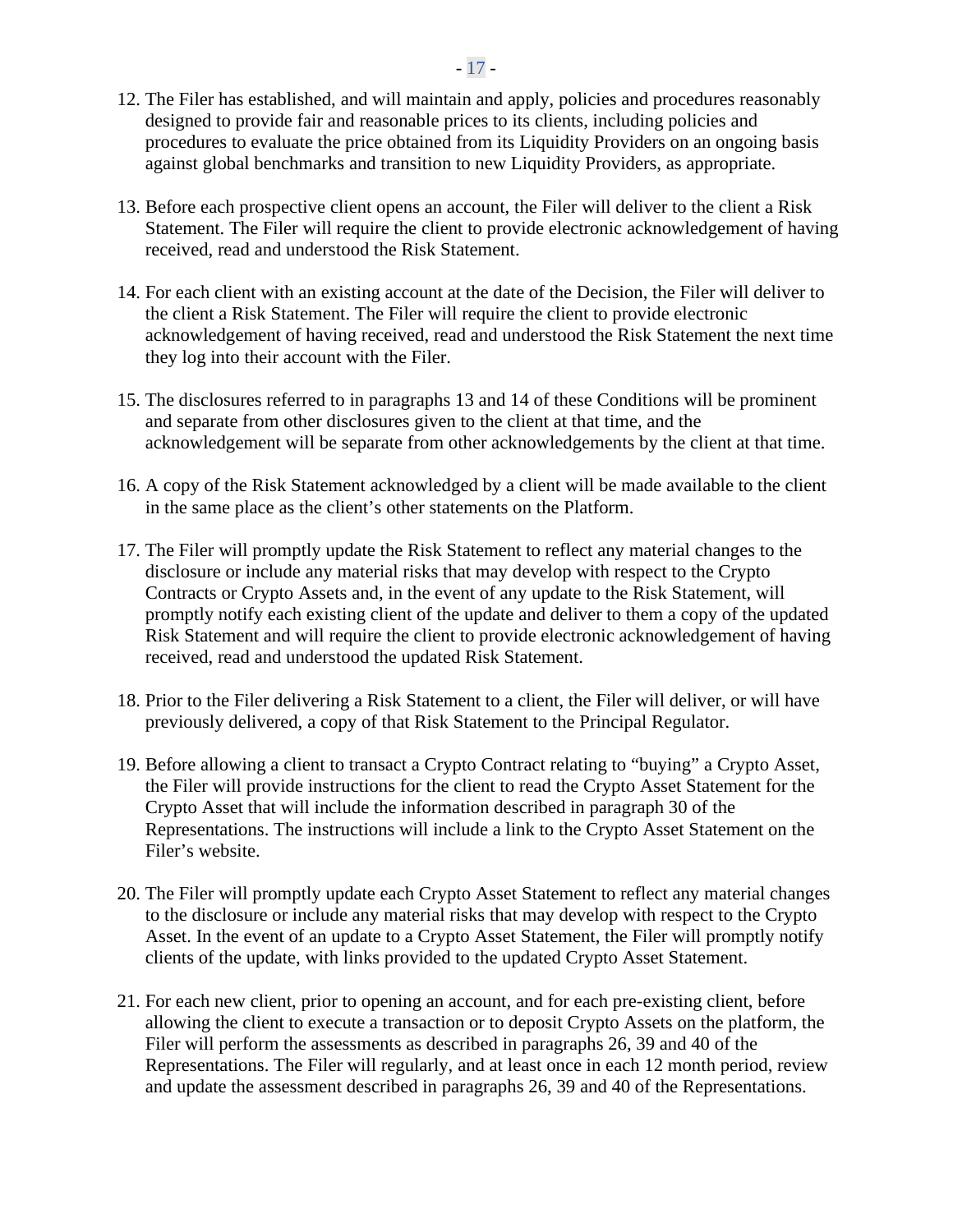- 22. In accordance with the requirements in paragraph 31 of the Representations, the Filer will monitor trading activity in client accounts. Clients will be contacted to discuss their trading behaviour where, in the opinion of a reasonable person, their trading activity reflects lack of knowledge or understanding of Crypto Asset trading or is inconsistent with the client's account assessment referred to in paragraph 39 of these Representations. This initiative is meant to deter clients from inappropriate trading activity that can be potentially harmful to them and identify that additional education is required.
- 23. The Filer will ensure that the maximum amount of Crypto Contracts based on Crypto Assets, other than Crypto Contracts based on Bitcoin, Ether, Bitcoin Cash, or Litecoin, that an Client, except a Client resident in Alberta, British Columbia, Manitoba and Québec, may enter into Crypto Contracts to purchase and sell on the Platform (calculated on a net basis and is an amount not less than \$0) in the preceding 12 months does not exceed a net acquisition cost of \$30,000.
- 24. In the jurisdictions where the Prospectus Relief is required, the first trade of a Crypto Contract is deemed to be a distribution under securities legislation of that jurisdiction.
- 25. The Filer will provide the Principal Regulator with at least 10 days' prior written notice of any
	- (a) change to its custodian,
	- (b) change to the fiat currencies that a client can use to fund their accounts,
	- (c) change to its Liquidity Providers, and
	- (d) material changes to the Filer's ownership or its business operations, including its systems, or its business model.
- 26. The Filer will not implement any of the changes referenced in subparagraphs 25(a), (b) or (c) of these Conditions unless the Principal Regulator has delivered written notice that it does not object to the changes.
- 27. The Filer will not trade Crypto Contracts based on Crypto Assets that are securities or derivatives except in accordance with paragraph 23 of the Representations.
- 28. The Filer will not allow clients to transact Crypto Contracts that have Tether as their underlying instrument except if the transaction is required to allow a client to liquidate an existing Crypto Contract that has Tether as its underlying instrument.
- 29. The Filer will evaluate Crypto Assets as set out in paragraphs 16, 20 and 21 of the Representations.
- 30. the Filer will establish, apply and monitor policies and procedures that establish appropriate limits on the losses a client can incur, as set out in paragraph 40.
- 31. The Filer will notify the Principal Regulator, promptly, of any material breach or failure of its custodian's system of controls or supervision, and what steps have been taken by the Filer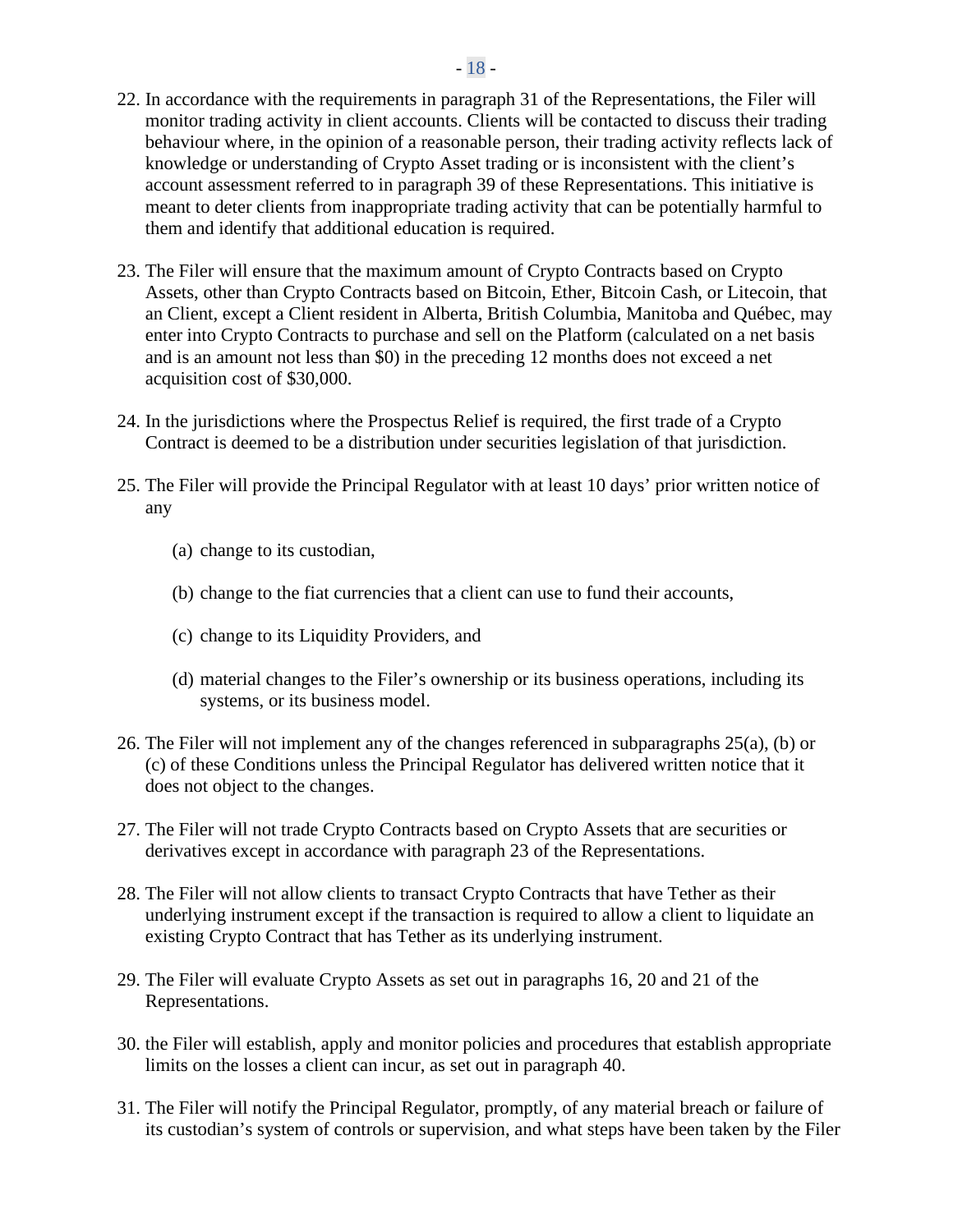to address each such breach or failure. The loss of any amount of Crypto Asset will be considered a material breach or failure.

- 32. The Filer will notify the Principal Regulator, promptly, of any material breach or failure of the Filer's system of controls or supervision and of steps taken to address such breach or failure. The loss of any amount of Crypto Asset or of any fiat currency held on behalf of a client will be considered a material breach or failure.
- 33. The Filer will ensure that clients have access to information relating to their accounts and to past transaction activity that is updated continuously. The Filer will notify the Principal Regulator if the information is not available to a client for a material period of time.

#### *Data Reporting*

- 34. The Filer will provide the following information to the Principal Regulator, and to the securities regulatory authority or regulator in each of the other Jurisdictions with respect to clients in those jurisdictions individually, within 30 days of the end of each March, June, September and December:
	- (a) aggregate reporting of activity conducted pursuant to Crypto Contracts that will include the following:
		- (i) number of client accounts opened each month in the quarter;
		- (ii) number of client accounts closed each month in the quarter;
		- (iii) number of transactions each month in the quarter;
		- (iv) average value of the transactions each month in the quarter;
		- (v) number of client accounts that hold Crypto Contracts with net acquisitions exceeding \$30,000 of Crypto Assets at the end of each month in the quarter;
		- (vi) number of client accounts with no transactions during the quarter;
		- (vii) number of client accounts that have not been funded at the end of each month in the quarter;
		- (viii) number of client accounts that hold Crypto Contracts at end of each month in the quarter;
	- (b) the details of any client complaints received by the Filer during the calendar quarter and how such complaints were addressed;
	- (c) the details of any fraudulent activity or cybersecurity incidents on the Platform during the calendar quarter, any resulting harms and effects on clients, and the corrective measures taken by the Filer to remediate such activity or incident and prevent similar activities or incidents from occurring in the future;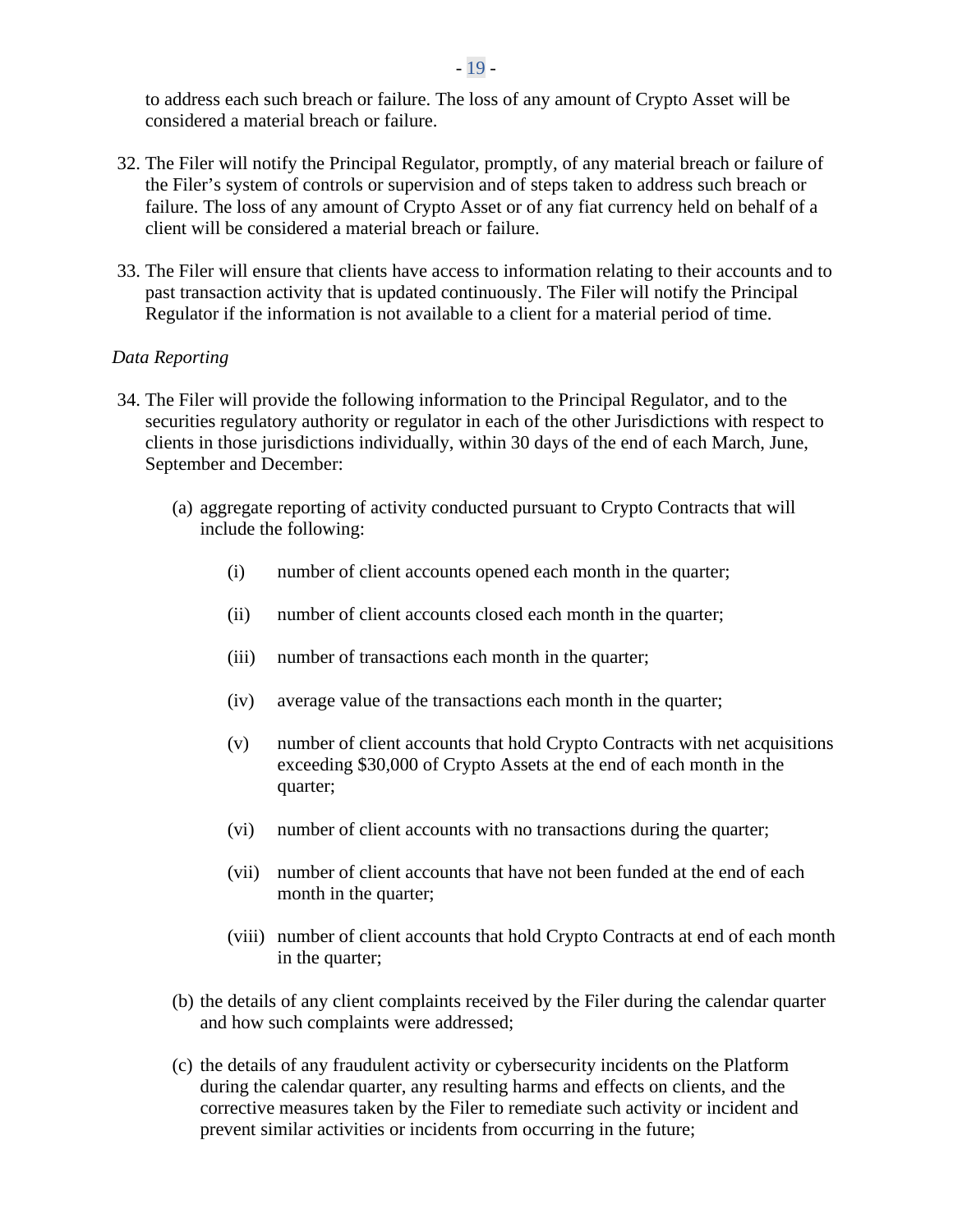- (d) the details of the transaction volume per Liquidity Provider, per Crypto Asset during the quarter.
- 35. The Filer will deliver to the regulator or the securities regulatory authority in each of the Jurisdictions, in a form and format acceptable to the regulator or the securities regulatory authority, a report that includes the following anonymized account-level data for activity conducted pursuant to a Crypto Contract for each client within 30 days of the end of each March, June, September and December:
	- (i) unique account number and unique client identifier, as applicable;
	- (ii) jurisdiction where the client is located;
	- (iii) the date the account was opened;
	- (iv) cumulative realized gains/losses since account opening in CAD;
	- (v) the amount of fiat currency held with the Filer at the beginning and end of the reporting period;
	- (vi) unrealized gains/losses as of the report end date in CAD;
	- (vii) quantity of Crypto Contracts transacted, deposited and withdrawn during the quarter, in number of units of the underlying Crypto Asset;
	- (viii) the type of Crypto Assets that underlie the Crypto Contracts transacted, deposited or withdrawn by the client during the quarter;
	- (ix) quantity of each Crypto Asset that a client has rights to under open Crypto Contracts, in units, as of the report end date;
	- (x) CAD equivalent aggregate value of Crypto Contracts transacted by the client, calculated by multiplying the amount in (vii) multiplied by the market price of the Crypto Asset, as of the report end date.
- 36. The Filer will deliver to the regulator or the securities regulatory authority in each of the Applicable Jurisdictions, in a form and format acceptable to the regulator or the securities regulatory authority, within 30 days of the end of each March, June, September and December, a report that describes, if applicable, the loss limits established by the Filer for each account.
- 37. If applicable, within 7 calendar days from the end of each month, the Filer will deliver to the regulator or securities regulatory authority in each of the Applicable Jurisdictions, a report of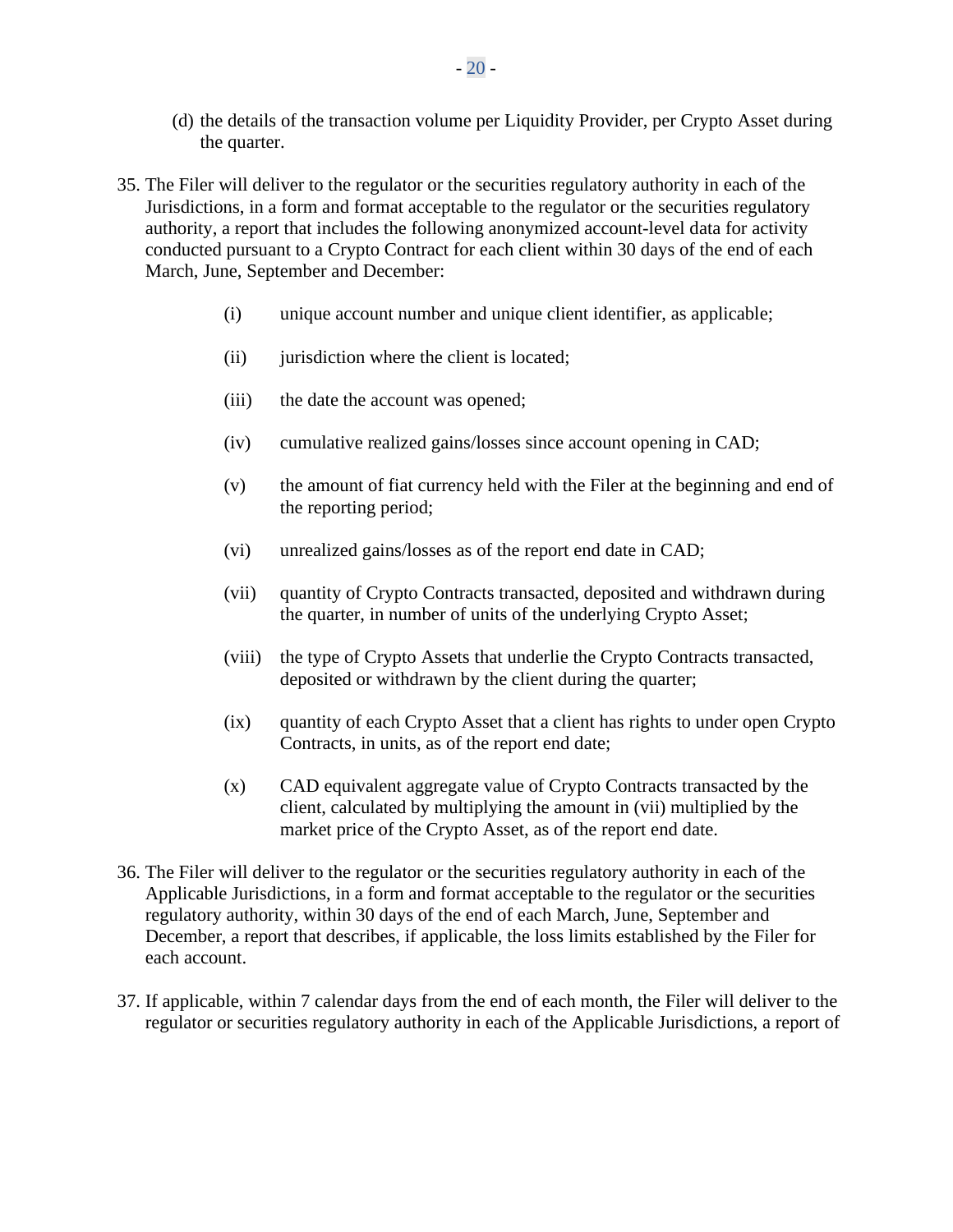all accounts for which that may be established pursuant to paragraph 40 of the Representations were exceeded during that month.

- 38. Until such time as the Filer can reasonably deliver annual audited financial statements in accordance with subsection 12.10(2) of NI 31-103, the Filer will deliver to the Principal Regulator for each financial year, as soon as they are available,
	- (a) annual unaudited financial statements of the Filer,
	- (b) annual audited financial statements of BIGG for each financial year, and
	- (c) a completed Form 31-103F1 *Calculation of Excess Working Capital* (**Form 31- 103F1**).
- 39. In addition to any other reporting required by Legislation, the Filer will provide, on a timely basis, any report, data, document or information to the Principal Regulator, including any information about the Filer's custodian and the Crypto Assets held by the Filer's custodian, that may be requested by the Principal Regulator from time to time as reasonably necessary for the purpose of monitoring compliance with Legislation and the Conditions, in a format acceptable to the Principal Regulator.
- 40. Upon request, the Filer will provide the Principal Regulator , the securities regulatory authority or regulator in Ontario and the securities regulatory authorities or regulators of each of the Non-Principal Jurisdictions with aggregated and/or anonymized data concerning client demographics and activity on the Platform that may be useful to advance the development of the Canadian regulatory framework for trading crypto assets.
- 41. The Filer will, if it wishes to operate the platform in Ontario and Québec after the expiry of the Decision, take the following steps:
	- (a) submit an application to the Principal Regulator, the OSC and the Autorité des marches financiers (AMF) to become registered as an investment dealer no later than 12 months after the date of the Decision;
	- (b) submit an application to become an IIROC dealer member no later than 12 months after the date of the Decision;
	- (c) work actively and diligently with the Principal Regulator, the OSC, AMF and IIROC to transition the platform to investment dealer registration and obtain IIROC membership.
- 42. This Decision shall expire two years following the date of this Decision.
- 43. The Filer will promptly make any changes to its business practices or policies and procedures that may be required to address investor protection concerns that may be identified by the Filer or by the Principal Regulator arising from the operation of the Platform.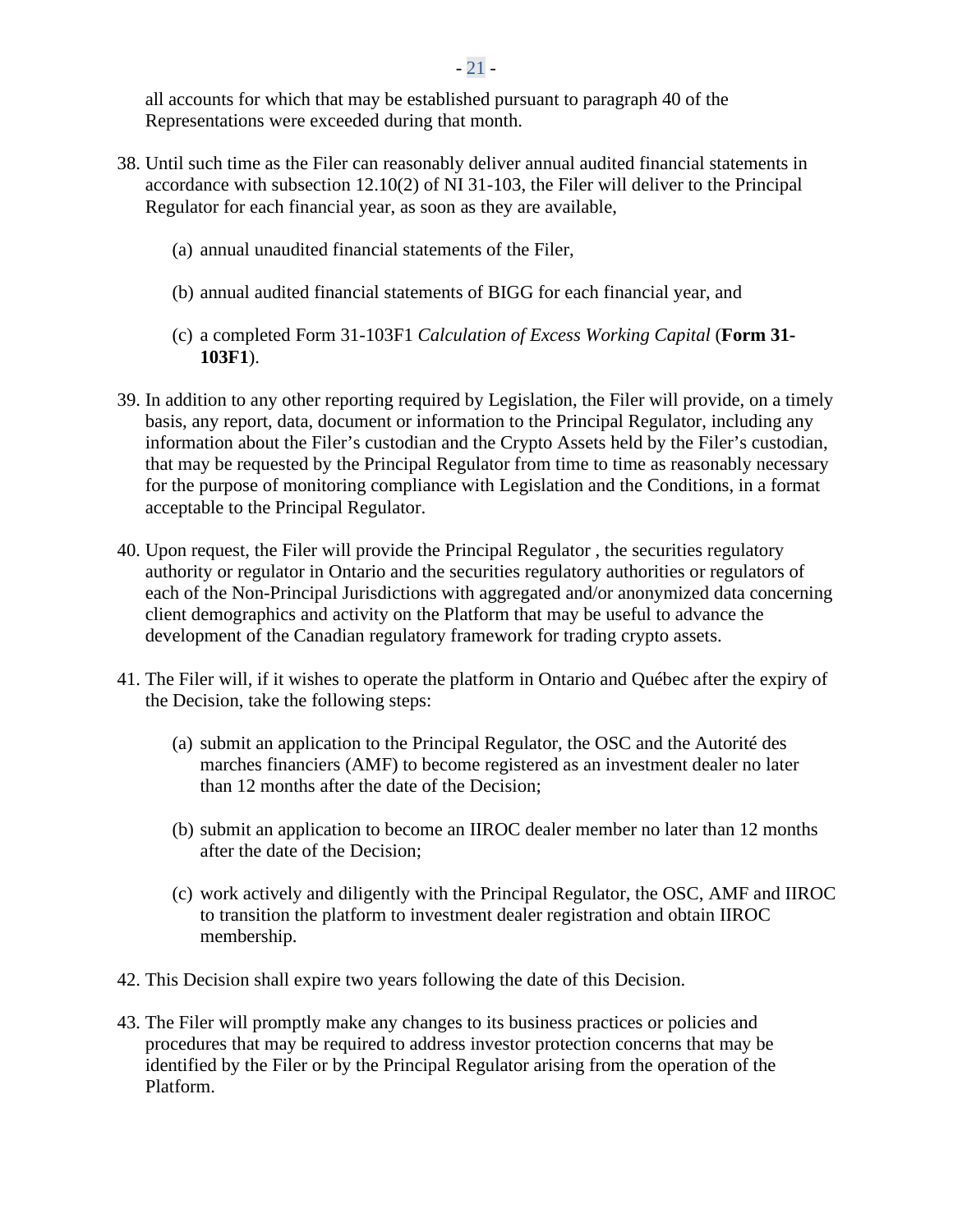44. This Decision may be amended by the Principal Regulator upon prior written notice to the Filer.

"*Gordon Johnson*"

Gordon Johnson Vice Chair British Columbia Securities Commission

\_\_\_\_\_\_\_\_\_\_\_\_\_\_\_\_\_\_\_\_\_\_\_\_\_\_\_\_\_\_\_\_\_

OSC File # 2020/0502